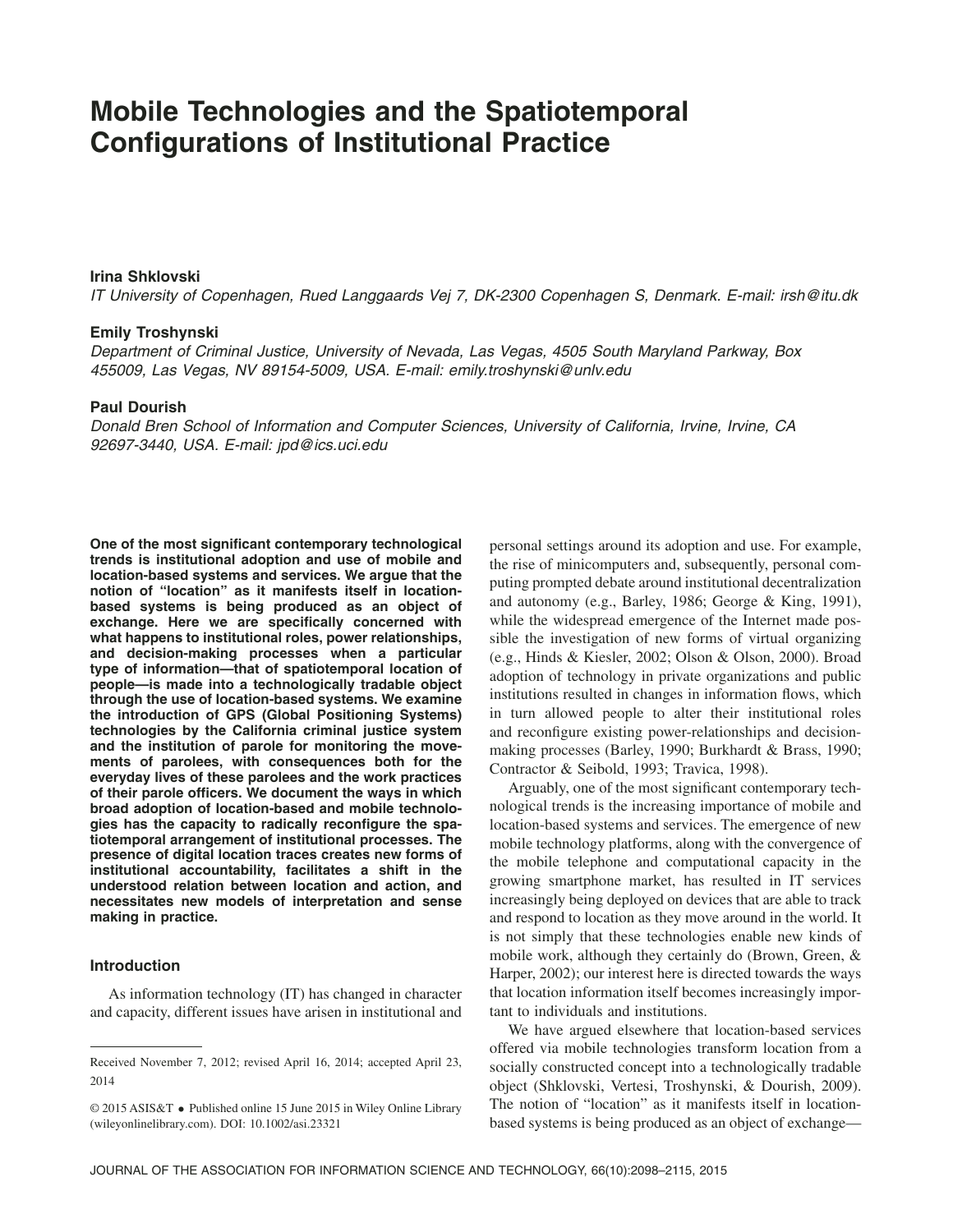that is, the relevance of location is that it is being treated as an object that is designed to move around. Such a notion of location, when reified as a representational object in technological systems, rapidly becomes embedded in a network of exchange—it becomes something that people might "give out," "receive," or "trade" with others.

This "commodification" of location—the transformation of location into an independent object, imbued with meaning and value, and divorced from its context and social relations of production (Marx, 1867 (1976)—echoes early discussions in information sciences around information as process and information as object (Buckland, 1991; Kirk, 1999). Yet while Buckland's famous piece considered the situational nature of "information as thing" as it pertained to information sciences, subsequent discussions were primarily concerned with information management in organizational contexts. Here we are specifically concerned with what happens to institutional roles, power relationships, and decision-making processes when a particular type of information—that of spatiotemporal location of people—is made a technologically tradable object through the use of location-based systems in an institutional context. We discuss the introduction of GPS (Global Positioning System) by the California criminal justice system for monitoring the movements of parolees, with consequences both for the everyday lives of these parolees and the work practices of their parole officers. The broad adoption of locationbased and mobile technologies radically reconfigured the spatiotemporal arrangement in this institution's processes. To the extent that parole work is spatiotemporal work concerned, inter alia, with where people go, with whom, and when—location-based technologies would seem to offer the capacity to extend the "reach" and effectiveness of the criminal justice system, in much the same way that information technologies have long been seen as opportunities for organizational innovation.

Orlikowski (2007) has argued that scholars examining these issues should recognize the enmeshing of social and material considerations in studies of organizational practice and institutional change, echoing a broader turn towards materiality in cultural and social analysis (e.g., Keane, 2003; Leonardi & Barley, 2008; Miller, 2005). In our investigation, material considerations—including the spatial and temporal aspects of technologically monitored activity—play a central role in what we might otherwise expect to be a conventional drama of IT deployment. We argue that the turn towards mobile and location-based services signals a significant expansion of the forms of practice to be examined and connected (Mazmanian, Orlikowski, & Yates, 2005). In these systems, location and presence have become technologically tradable objects. In the case we studied, this has significant implications for each different group of actors and participants, particularly the parolees and parole officers. For the parolees, GPS as a technology becomes a new lens through which to experience the spaces they occupy, the accountabilities of their presence to different social groups, and the structure and organization of everyday space as a site

of practice and habitation (Troshynski, Lee, & Dourish, 2008). For the parole officers, the automated production of a record of parolee movements creates a responsibility to examine, understand, and account for any unexpected information, often displacing other forms of surveillance and interpersonal interaction. More broadly, for the parole system of which each group is part, GPS monitoring transforms location information from a resource for case management into an object of institutional accountability.

In what follows, we first examine existing research on adoption of mobile technologies and the kinds of sociotechnical process that users engage in to make sense of these technologies. We also consider how topics of surveillance and privacy arise as concerns in discussions of location-based services. We then present the research setting and the background to our case, with an emphasis on the conditions under which our participants are introduced to and uptake the technology. In our previous work, we detailed work-related changes that parole officers (POs) had undergone as a result of the deployment of GPS (Shklovski et al., 2009). We have also described the experience of the parolees in their daily lives as wearers of the GPS device (Troshynski et al., 2008). Here we build on this work and explore what challenges all of our participants, the POs and the parolees, encountered in the course of the technological implementation of the GPS into the institution of parole, given their institutional roles. As the main function of GPS technologies is to capture and transmit information about mobility in time and space, we will consider how parolees and POs negotiate the materiality of the GPS devices, the resulting heightened meaning of location, and the notions of legibility in the context of the hierarchy of the criminal justice system. We then explore how both POs and parolees negotiate the meaning of presence as they address how GPS technology reconfigures the everyday nature of parole work as well as the daily lives of parolees.

## **Background**

Technological innovation as it is implicated in institutional change is often politically as well as economically motivated. In fact, much of the top-down mandated technological change could be seen as an attempt to inscribe notions of behavioral control into large-scale technological systems by design. As Pfaffenberger (1992, p. 283) notes: "The technology is designed not only to perform a material function but also to express and coercively reinforce beliefs about the differential allocation of power, prestige and wealth in society." Mobility and location have long been sites of concerns regarding the differential allocation of power, prestige, and wealth to be articulated and made effective.

Massey (1993) introduced the notion of "powergeometries" to highlight the confluence of questions of power, spatiality, and mobility, noting that:

different social groups and different individuals are placed in very distinct ways in relation to these flows and interconnections. The point concerns not merely the issue of who moves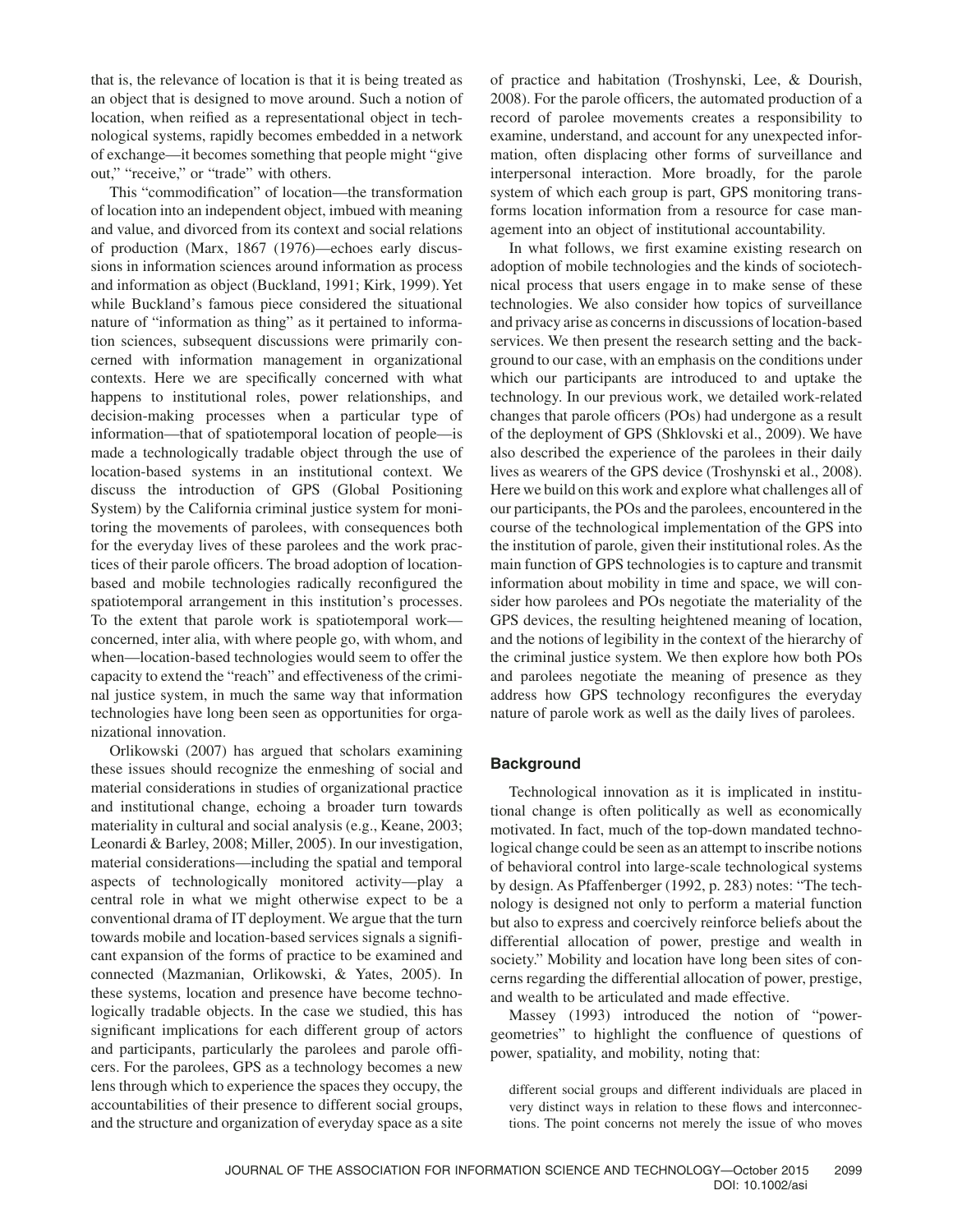and who doesn't, although that is an important element of it; it is also about power in relation to the flows and the movement. Different social groups have distinct relationships to this anyway—differentiated mobility: some are more in charge of it than others; some initiate flows and movement, others don't; some are more on the receiving-end of it than others; some are effectively imprisoned by it. (Massey, 1993, p. 61)

These concerns can become more acute in institutional settings where power is inscribed within hierarchical structures that are designed to control, delineate, and limit the flows and movements of those at the bottom.

#### *Mobility and Surveillance in Institutional Contexts*

Technologization of mobility in organizations and institutions is often interpreted in two ways. On the positive side, it is seen as enabling new kinds of efficiencies, both through the opportunity to keep in touch while on the move and by allowing the "dead time" of movement from one location to another to become productive time (Brown et al., 2002). Yet mobility is also seen as risky because it enables workers to escape the confines of space under the physical control of the organization and is thus connected to notions of freedom and flexibility (Cresswell, 2006). Organizations have long capitalized on new information technologies to increase and expand employee surveillance beyond the spaces under direct control of the employer (Mishra & Crampton, 1998; Moore, 2000). Location-based technologies increase employer reach beyond institutional boundaries not only by making employees reachable anytime and anywhere (Mazmanian, Orlikowski, & Yates, 2006) but also by potentially collecting information about employees' spatiotemporal locations (Anderson & Dourish, 2005). Thus, technologization of mobility in organizations can also be understood as a way to regain control of a mobile workforce through technologies of visibility and surveillance.

Studies of the emergent social practices that surround mobile technology use emphasize the ways that these technologies are bound up in the social production of space and spatiality (e.g., Dourish & Bell, 2011; Ito, Okabe, & Matsuda, 2005). As Cresswell (2006) has noted, mobility itself is a socially contested category, one that encompasses both the threatening rootlessness of the tramp and the valorized global mobility of the high tech business "road warrior." The opportunity for mobile technologies to be incorporated into or to intensify regimes of surveillance is one of the core concerns explored in these analyses. Mobility itself is increasingly a target of surveillance activities due to its precarious nature bound up with connotations of transgression, resistance, and escapism from social or legal structures. Molz (2006) draws on Foucault to argue that:

By making subjects wholly transparent to an invisible and regulatory gaze, the panoptic model of state control encouraged individuals to internalize this institutional gaze and discipline their own actions and behaviors. Collecting and recording information about individuals' identities, bodies, and behaviors became an effective way of regulating populations and producing self-disciplining individuals while normalizing state practices of surveillance. (Molz, 2006, p. 380))

Increasingly, surveillance through mobile technologies involves not just collecting data and monitoring movements, but also ensuring that an expectation of being watched becomes a normal component of mobile practices (Shklovski, Mainwaring, Skúladóttir, & Borgthorsson, 2014).

Concerns about surveillance frequently arise in the context of corporate surveillance of technology users (e.g., the public discussion in 2011 of Apple's purported tracking of iPhone users<sup>1</sup>). Such discussions are never far from considerations of privacy as an important concern about whether and how location information collected through mobile devices may be used, what is made legible, when and to whom. However, our focus here is on a different and more explicit surveillance regime that arises in the context of the criminal justice system, in particular, the GPS tracking of paroled sex offenders. One reason for studying this particular space is that discussions of privacy are, largely, moot, at least as far as the legal system is concerned. Privacy-based appeals against GPS monitoring laws have been launched in several states and have been uniformly rejected. Privacy, then, is not at issue here for us, and this is central to our analytic stance. Given that (again, in the eyes of the law, and in the eyes of the state), privacy is not a relevant consideration, we can turn our attention to processes and practices that lie behind, and are often obscured by, traditional notions of privacy. Giving the game away only slightly, the point here is this: While privacy is not formally a consideration, nonetheless, a series of complex social processes concerning the framing, disclosure, and use of location information are unquestionably present.

## *Technologies of Criminal Surveillance*

Adoption of technology in the criminal justice system is not new, either as an organizational phenomenon or as an object of research (Manning, 1992; Sorensen & Pica, 2005). For example, Harper considered the role that technology played in the evolving relations between police and criminals (Harper, 1991). Although the two groups existed in different life worlds and their interactions were governed by an expectation of having conflicting relationships premised by differential power, they were nevertheless bound by the same rules of behavior at least when negotiating with each other (Harper, 1991; Sudnow, 1965). Harper conceptualized this as a kind of game where criminals tried to disguise their activities and detectives tried to uncover them—a negotiation to either avoid or manage accountability for their actions. For detectives, information technology then became a device that gave them some initial temporary advantages. In particular, the imagined capacity of the technology to

<sup>1</sup> [http://www.guardian.co.uk/technology/2011/apr/20/iphone-tracking](http://www.guardian.co.uk/technology/2011/apr/20/iphone-tracking-prompts-privacy-fears)[prompts-privacy-fears](http://www.guardian.co.uk/technology/2011/apr/20/iphone-tracking-prompts-privacy-fears)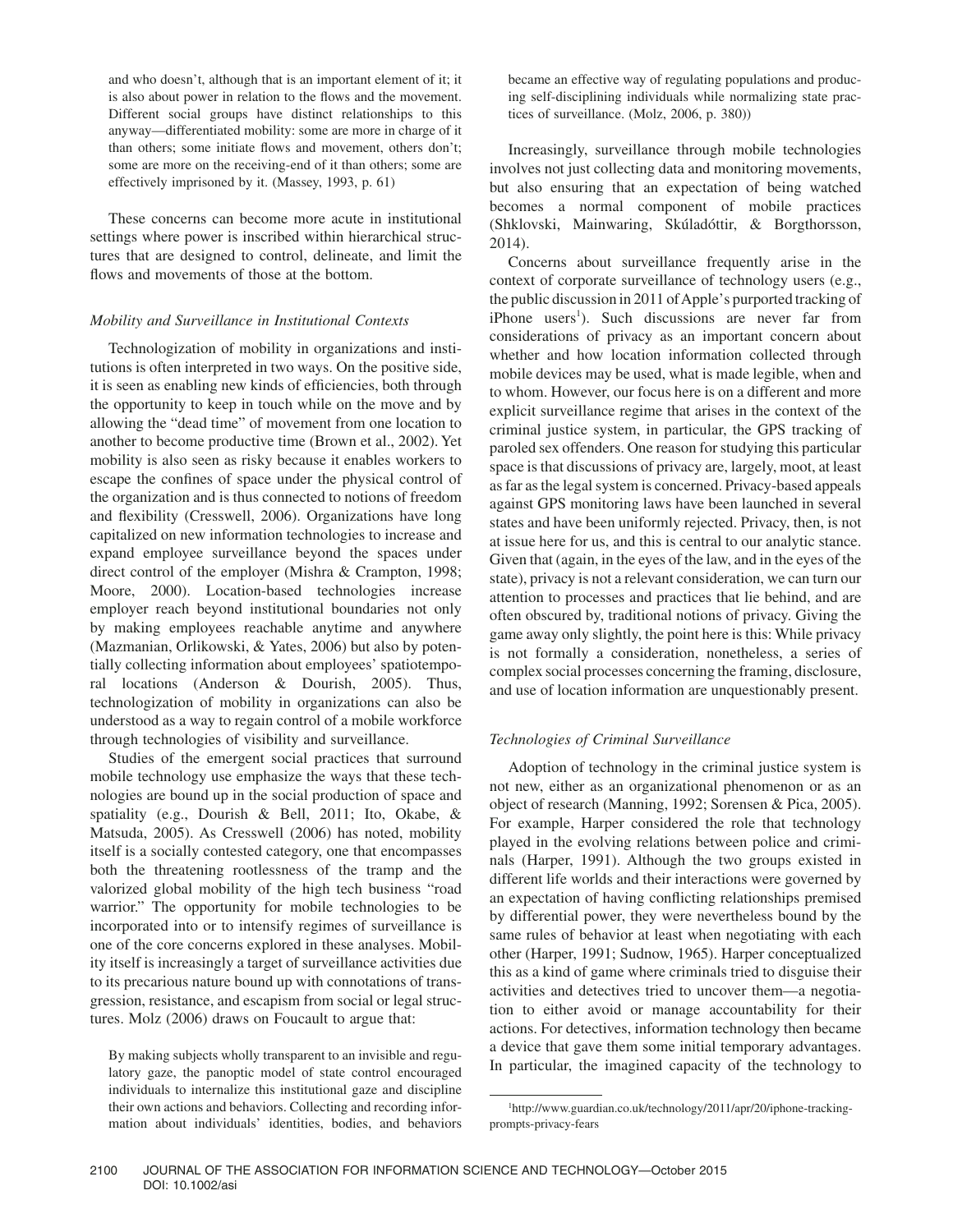provide access to large amounts of information led criminals to believe that detectives could search for and access case files with greater efficiency. Consequently, this led the criminals to act as though detectives were better informed than they actually were (Harper, 1991). In this case, the presumption of technological surveillance alone was sufficient enough to transform relations between detectives and criminals.

As the criminal justice system increasingly goes through the process of technologization, addition of technologies of surveillance is a logical step. Gilliom (2001) defines surveillance as "roughly translated as watching from above—implies that the observer is in a position of dominance over the observed" (Gilliom, 2001, p. 3) and suggests that "surveillance manifests a way of seeing and knowing the world that excludes much of our true complexity while moving small clusters of characteristics to the forefront" (Gilliom, 2001, p. 9). In a sense, technological systems mediate our experiences of the world where possible actions are delineated given the limits and boundaries of the technology at play. Yet when technology enters the world not only as a tool of surveillance but also as an interpretation of law exemplifying the intent of the state, something interesting happens. This may be due to the reality that technologies tend to have deficiencies that never quite live up to their expectations. In order for the surveillance system to work, implementation often requires that such deficiencies be accommodated. This often necessitates that policies are enacted and that laws are rewritten, all in accordance with the nature and limits of the technology being considered.

We see this process at work particularly in the enforcement of sex offender legislation. Throughout the United States Criminal Justice System, emerging surveillance technologies continue to be promoted as effective means for controlling recidivism rates for released offenders on parole. The perception of reducing re-offense rates combined with the political attractiveness of technologies to supervise offenders more effectively and affordably have both accelerated their broad adoption and implementation (Troshynski et al., 2008; Troshynski, 2011). It should be noted that the use of surveillance technologies to monitor parolees is driven by several factors including prison overcrowding, the need for cost-effective criminal justice policies, and the need for politicians to demonstrate to the public that they are "tough on crime" (Simon, 2007). As sex offenders historically have been ostracized and demonized by society to a greater extent than any other group of convicted felons, they are often chosen to be on the leading edge of this form of technological advance (Simon, 1998).

#### *Managing the Spatial Movements of Sexual Offenders*

The basis for analyses presented here is a qualitative research study conducted between 2006 and 2008 that investigates the use of GPS as a tool for the community management of sexual offenders on parole in California. Participants for this study include parolees on GPS as they were learning how their movements were monitored and managed as part of their parole conditions, and POs handling GPS caseloads as they were also learning how to understand and to incorporate the information produced by the new technology as a part of their parole duties. Our study was conducted at a particularly interesting moment in terms of the changing policies of technological monitoring of paroled sex offenders. A significant piece of relevant legislation—California's "Jessica's Law" (details to follow)—went into effect during the course of our study. Before discussing the details of our study, then, it is instructive to review the evolving legislative regime in effect.

During the 1990s, the United States federal legislature implemented initiatives that required mandatory registration with law enforcement authorities for all repeat sex offenders after their release from prison. The Jacob Wetterling Crimes Against Children and Sexually Violent Offender Registration Act (U.S. Code. Vol. 42, Section 14071) passed as part of the Federal Violent Crime Control and Law Enforcement Act of 1994, required states to create and implement a sex offender and crimes against children registry. Shortly thereafter, Megan's Law (Pub. L. No. 104-145, 1996) amended the Wetterling Act and mandated further requirements for states to establish community notification systems for all registered sex offenders.2 As a result of Megan's Law, local law enforcement agencies within each state have developed an extensive database of registered sex offenders that includes information pertaining to their location of residence, work, and descriptions of any potential movements to and from work (Simon, 1998). Although all U.S. states have enacted sex offender community notification laws, these laws differ in their implementation and enforcement from state to state (Nieto, 2004).

Several states have enacted further punitive legislative initiatives. The original Jessica Lunsford Act was passed by the Florida legislature in 2005 and established an electronic monitoring program within the state's Department of Corrections, a 25-year mandatory minimum sentencing for convicted sex offenders, lifetime electronic monitoring of all convicted sex offenders, and a new felony offense for those tampering with electronic monitoring equipment (The Florida Sexual Predators Act: The Jessica Lunsford Act, Fla. St. § 775.21, 2005). Several states have adopted similar regulations known commonly as Jessica's Law. In California, the Sexual Predator Punishment and Control Act of 2006 (California Jessica's Law) enforced mass electronic monitoring of all convicted sex offenders, including juveniles, for the rest of their lives (The California Sexual Predator Punishment and Control Act: Jessica's Law, Amendment to Cal Penal Code § 288, 2006).This law removed the existing designation of a "high-risk sexual offender" (HRSO) and introduced a new classification of a "sexually violent

<sup>&</sup>lt;sup>2</sup>Megan's Law was passed on May 17, 1996, and amended Section 170101(d) of the Violent Crime Control and Law Enforcement Act of 1994 (42 U.S.C. § 14071(d)) to provide for publicly disseminating information about released sexually violent offenders (Nieto & Jung, 2006).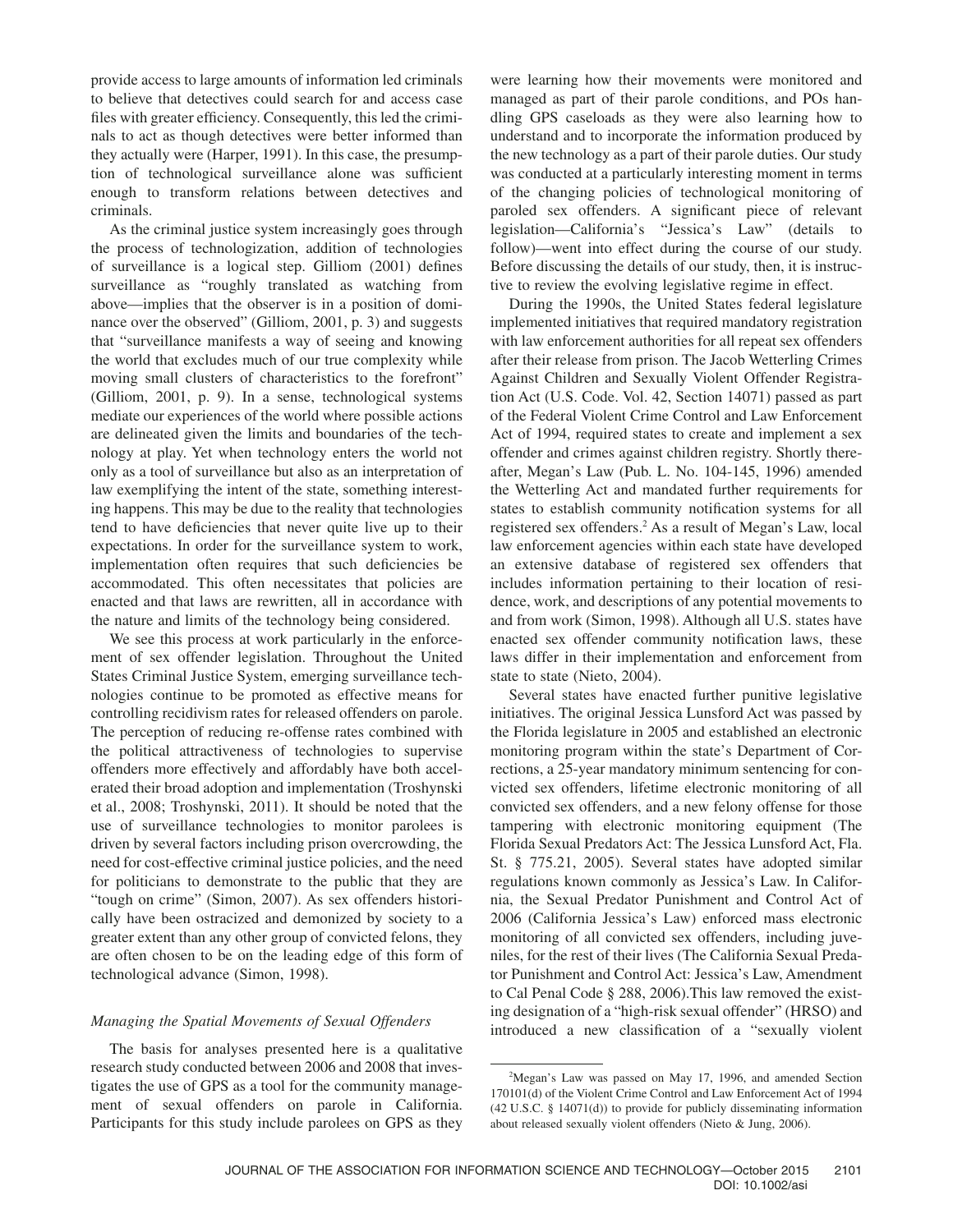predator" (SVP). Not only did the law broaden the definition of what types of crimes count toward the SVP classification scheme (now indecent exposure and public-order crimes like soliciting/prostitution "count" as a sex crime), but it also expanded the definition of aggravated sexual assault of a child (by lowering the required age difference between the offender and the victim from 10 to 7 years), prohibited probation in lieu of prison for all sex offenses, eliminated early release from jail for maintaining good behavior, provided longer penalties, expanded a list of crimes that qualify for life sentences in prison, and extended the duration of parole. In addition, the law increased penalties for child molestation as well as for violent and habitual sex offenses committed by both juveniles and adults (now such "status offenses" are classified as a sex crime). This and other changes in the law made more people eligible for a sex offense charge/conviction while also making more sex offenders eligible for the SVP status.

Jessica's Law also implemented a community ban on registered sex offenders—even those whose crimes did not involve children or those convicted of a sexual misdemeanor such as indecent exposure—from living within 2,000 feet of a school or park. As a result, the number of registered sex offenders has increased substantially, while strict prohibitions outlawing them from living within numerous residential areas have made it extremely difficult for them to find stable living arrangements (Nieto & Jung, 2006).

#### *Electronic Monitoring Implementation in California*

To comply with the electronic monitoring requirements associated with Jessica's Law, the State of California implemented a GPS enforcement scheme in 2006. Location information is reported from a body-worn GPS unit, typically attached to the ankle of the parolee, which signals its location to a monitoring center every few minutes through a direct link with a localized cellular telephone network. The technical implementation of this particular system resulted in the GPS data being relayed to the authorities with several minutes of delay. In principle, GPS monitoring enables local parole and enforcement agencies to continuously monitor the sex offenders' locations and the amount of time they have spent there. In practice, however, the use of GPS monitoring has rarely produced expected results (Renzema & Mayo-Wilson, 2005; Troshynski et al., 2008; Turner et al., 2007).

The use of GPS tracking devices has allowed the legislature to define specific geographic areas from which released and supervised offenders are prohibited. This is enforced through parole administration, usually as a condition of parole. For instance, when a court orders a sex offender to have no contact with the victim, boundaries are set at an appropriate distance around the victim's place of residence and employment or educational institution, commonly referred to as exclusionary zones. Under Jessica's Law, exclusion zones are vaguely described as any region within 2,000 feet around a school, park, or other place "where children frequent." Another common condition of parole is a curfew requiring the parolee to stay in their place of residence or employment during certain hours, commonly referred to as an inclusionary zone. When defined exclusionary or inclusionary zone boundaries are broached, the GPS monitoring devices trigger warning notices, via e-mail or text message, that are then sent to the applicable PO. If no alarms or warning notices are received, POs read the reports produced by the system on the movement of each monitored parolee on a daily or weekly basis, depending on parole condition assignments (Turner et al., 2007). Parolees do not receive direct alarms or notifications that they have breached prescribed boundaries. They find out about their infringements only if their PO deems it necessary to notify them of their transgressions directly. Terms such as "parole" and "technical violation" are discussed throughout conversations with our participants, highlighting a change in relationship, or game at play, between parolee and PO.

In the State of California a parolee is an individual who has completed their prison sentence, has been released from institutional custody, and is going through the process of reintegrating back into society. Parole here refers to post release supervision, which requires that all the terms and conditions associated with the individual's release are satisfactorily met and typically lasts for 1–3 years. Because of the newly adopted constraints of Jessica's Law, sex offender parolees in our study were under post release supervision in conjunction with GPS surveillance for life. In this study, typical conditions of parole included meetings with POs, meetings with a therapist and/or group counseling sessions, prohibitions from possession of drugs and firearms, compliance with curfews, maintenance of the 2,000-foot exclusionary zones, and preservation of the GPS unit. Tougher prohibitions against surfing the Internet were also commonplace. Care of the GPS unit is included in the conditions of parole for offenders classified as SVP: tampering with the strap that attaches the device to the wearer's ankle, failing to charge the device (which holds 12–18 hours of charge at a time), and the destruction of their GPS unit are now felony technical violation of parole punishable with additional prison time (a common technical violation experienced by our participants was GPS units running out of charge).

Traditionally, parole was highlighted as an institution geared towards successful reintegration and rehabilitation of parolees (ex-convicts who successfully served their prison sentence). Recently, however, political and economic pressures have occasioned a gradual shift toward management of offenders through struggles with resources available for reintegration work (Simon, 1993; Lynch, 1998, 2000; Werth, 2011, 2013). In the State of California, a PO is an individual directly responsible for providing supervision support to the parolees on issues related to securing employment, housing, and other areas of assistance (i.e., treatment for substance abuse, referrals for mental health, and family counseling). However, as we have previously suggested, the introduction of GPS has foregrounded the necessity of surveillance, data analysis, and interpretation in service of recidivism prevention (Shklovski et al., 2009). In our study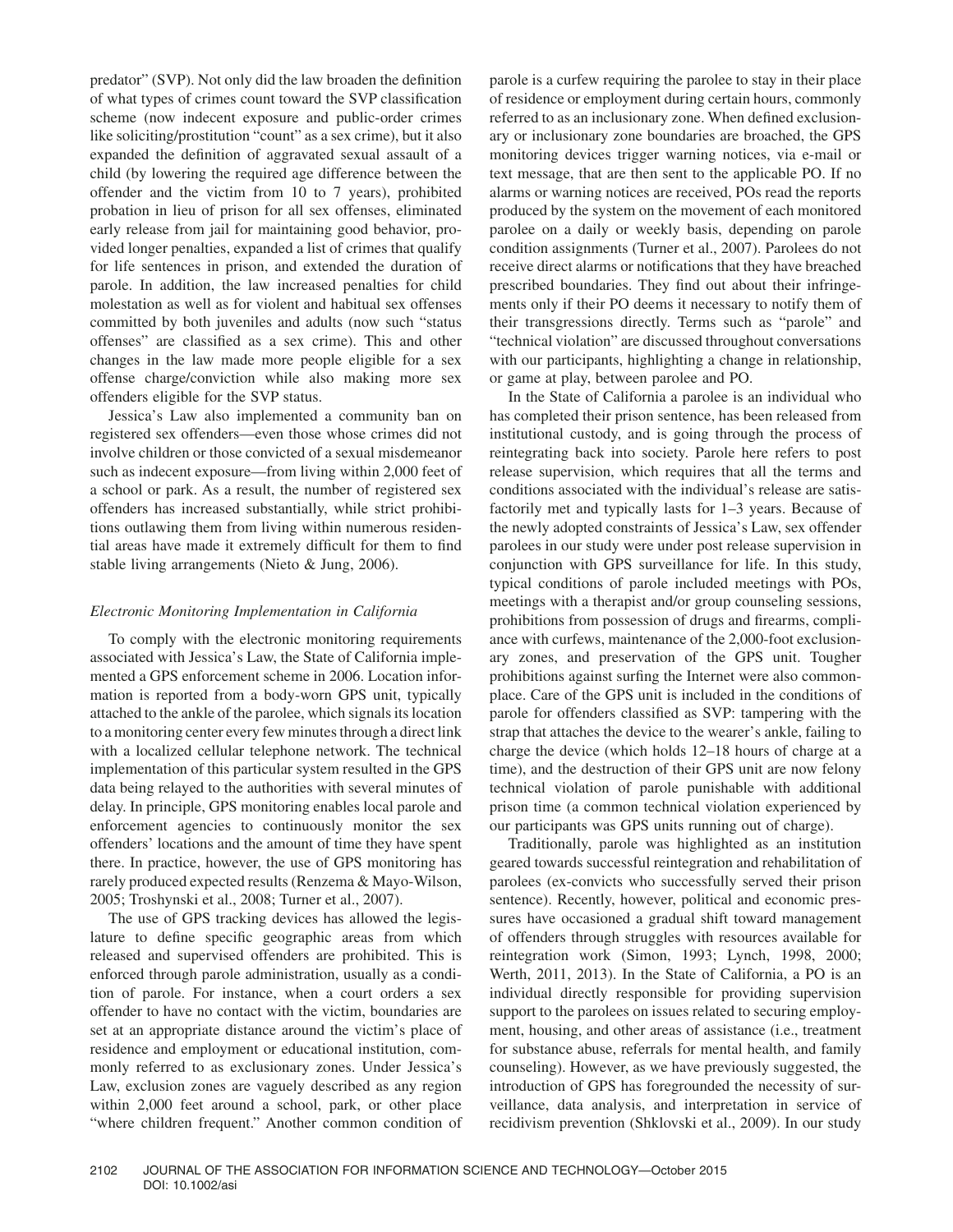the system consisted of an ankle bracelet GPS unit with an instrumented strap worn by the parolee, the computer interface that POs used to retrieve and display parolee movements on a map, and the system of alarms that were delivered via e-mail and Short Message Service (SMS) to the POs. In conducting their work, each PO reviews the GPS data stream showing patterns of parolee movements, called "tracks." They can also see whether the device recorded tampering with the strap, how much charge each device has, and when it was last charged. For all sex offenders on a caseload, POs must also check for and respond to any system notifications or alarms. Technical difficulties and false alarms are a constant problem. Indeed, POs are now required to give their mobile phone numbers to parolees on their caseload, in the event of technical difficulties with the devices. Due to increases in workload as a function of the use of the GPS, efforts have been made to reduce parole caseload sizes from an average of 40 per PO to an ideal of 20 active cases each (Turner et al., 2007).

#### **Research Study**

In January of 2006, just 6 months before Jessica's Law was passed, the State of California launched a pilot study examining GPS monitoring as a means to supplement the community supervision of released sex offender parolees. The research project described here was carried out from May 2006 until July of 2008 in conjunction with the larger GPS pilot program evaluation. To fully understand the implementation of the GPS technological supervision project, researchers conducted interviews with POs and parole administrators (hereafter referred to as POs) who handled sex offender parolee caseloads and were therefore involved with the larger evaluative program in California. Additionally, in order to understand the effectiveness of the GPS, focus groups with paroled sexual offenders (hereafter referred to as parolees) were also conducted.

#### *Interviews With Parole Officers*

Participants for this portion of the study included POs supervising paroled sex offenders on GPS surveillance (*n* = 13), parole supervisors who oversaw POs in each office  $(n=3)$ , and technical support personnel involved with the program onsite  $(n = 3)$ . Since San Diego County was the first to implement the sex offender GPS management program, POs were recruited and interviewed from parole offices within this county. The research team successfully interviewed all POs having anything to do with supervising and overseeing sex offender caseloads.

All interviews relied on an open-ended script and lasted for ∼1 hour. Questions focused on changes made to parole supervision as a result of Jessica's Law and the use of GPS, including conversations about original expectations of GPS programs, how technological data generated by GPS are used by POs, any challenges to original implementation of GPS, solutions experienced during initial phases of the GPS program, as well as recommendations for improvements in GPS parole practices. Supplemental questions posed to parole supervisors included their thoughts about general requirements for agents handling GPS caseloads, common concerns agents have, and the nature of their relationship with the GPS vendor. All interviews were both taperecorded and manually recorded. Participants responded in their official capacity and no identifiers were collected.

#### *Focus Groups With Paroled Sex Offenders on GPS*

For obvious reasons, the experience of parolees in the parole system is a sensitive topic. We had organizational access for a limited period of time, and constraints too upon the form of engagement with parolees, whom we could interview only in focus group settings. We completed seven focus groups with six to seven paroled sex offenders participating in each. The total number of parolees participating in the focus groups was 47. All parolees were recruited from five site locations within San Diego County with fliers indicating that participation was welcome but voluntary and that participants could leave the focus group at any time (only one did). Focus groups lasted for ∼90 minutes and were held after hours at the offices of the clinicians who provide mandatory sex offender treatment as well as at parole offices that provide parole services to focus group participants. To clarify further, *all* focus group participants were parolees classified by parole as SVPs after the adoption of Jessica's Law. Those who participated before Jessica's Law were equipped with GPS units because they were originally classified as high-risk sexual offenders (HRSO) and were part of a larger GPS evaluation project. Those who participated after were classified as SVPs and equipped with GPS units due to the newly enacted mandatory legal provisions implemented via Jessica's Law. Participants in the second group did not necessarily have a similar conviction history (although all were convicted of some type of sexual offense) as the new law broadened the definition of what types of crimes qualified offenders for an SVP classification.

During each focus group, participants were asked to discuss their initial reactions to Jessica's Law, being placed on GPS as part of their parole sentence, their current thoughts about the GPS parole program, what kind of an impact GPS has on their everyday lives, as well as their thoughts on the benefits and drawbacks to the GPS program. Each participant had the opportunity to respond to every question to the entire group. The overall goal of the focus groups was to initiate conversation between participants, seeking out collective consensus and divergence, and to understand their opinions of Jessica's Law and of GPS more broadly. All information shared during focus groups as well as interactions and physical gesturing was recorded without identifiers.

Two researchers conducted interviews and focus groups in several locations, taking care not to create a link between focus group (parolees) and interview (parole officer) participants. During the research timeframe, an analysis of the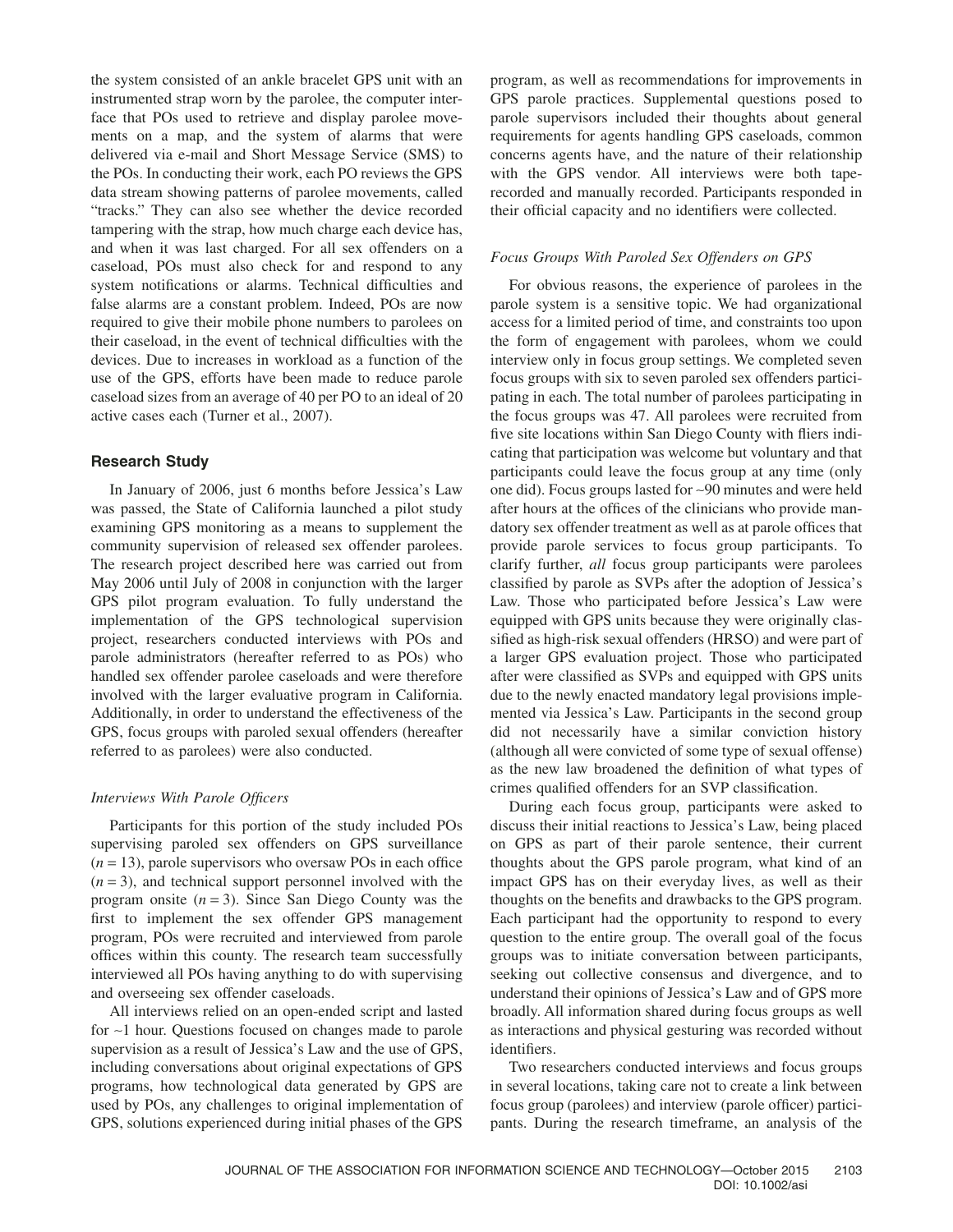demographics and characteristics of the parolee participants confirmed that parolees participating in this project were similar in age, race/ethnicity, and conviction history to other sex offender parolees within the State of California (see Turner et al., 2007). However, to maintain parolee confidentiality the focus group and demographic data were kept separate and parolee participants remained completely anonymous to us.

#### *Data Analysis Procedures*

Conversations with these participants help contribute to our understandings of the experiences of "others" and are used as a constructive counterpoint to the dominant discourse surrounding criminal and deviant behavior as well as how to manage and punish such ex-convicts with new surveillance technology. These unique dialogs have not been a part of the considerable debate surrounding sex offenders, sex offender legislation, community supervision, successful parole strategies, or successful implementation of surveillance technologies as a tool of the criminal justice system. Therefore, the use of interviews with POs and supervisors coupled with focus group conversations with parolees provides useful and insightful information from the perspective of those individuals that are the closest to the everyday tracking of a newly created category of parolees.

Given the pre and post timing of this investigation due to the passage of Jessica's law this paper presents an analysis of four different data sets. Two include interviews conducted with Parole Officers and Parole Supervisors (POs throughout) before  $(n = 9)$  and after  $(n = 8)$  the implementation of Jessica's Law. The remaining data were collected through focus group interviews with parolees equipped with GPS anklets: two before  $(n = 10)$  and five after  $(n = 37)$  the law was passed. All transcripts (interviews and focus groups) were collected and reviewed and coded under an open coding scheme grounded in the themes and issues discussed by all participants.

We followed a grounded theory approach to provide procedures for analyzing rich qualitative data (Charmaz, 2006; Corbin & Strauss, 2008; Emerson, 2001). Data analysis was conducted through an iterative process of comparing and contrasting examples from the data collected throughout the research timeframe. For example, during the initial phase of the project (pre Jessica's Law focus groups and interviews), transcribed data were carefully read and divided into analytical units. Examples of inductive categories that emerged from the initial open coding for focus groups include conversation of struggles with identity (due to new SVP classification), modifications to daily routines (changes in activities, hygiene), changes in relationships (with family, friends, and POs). Parolees also talked about their understanding of Jessica's Law and of GPS. Original thematic codes for these conversations include GPS as all-knowing, permanent, eliciting emotion, and GPS as alibi. Issues with GPS technology were also a topic of conversation including technical problems (problems with charging, tampering, and anxiety over maintenance). Original codes derived from interviews with POs and administrators include the transformation of parole work (reorganization of workdays, adoptions of new work policies/practices, changes in work load, changes in in-person visits), understanding GPS as a new "tool" for parole (general understandings of GPS technology, changes in perceptions of GPS used for parole, changes in parole training, overall thoughts about the strengths and limitations of GPS for parole). POs, specifically, discussed how they made sense of the "tracks" they were now required to read every day. Here, themes included defining physical place via the virtual, coping with the limitations of GPS (drift/tracking), and a new focus on location awareness, accountability, and responsibility.

These original theoretical categories were further refined through discussions among ourselves and with other research colleagues. When a new dimension of analysis was agreed upon, we continued to engage in additive heuristic exercises (Abbott, 2004) and semiotic clustering techniques (Feldman, 1995; Manning, 1987). The goal in these analyses was to look for detailed meaning throughout the data. For the purposes of this paper, we focus on categories organized into three broad thematic groups—structuring space, structuring time, and the disciplining of work and life practices. These three groupings of data were tested and adjusted in the course of the second phase of data collection (post Jessica's Law focus groups and interviews). Here we took particular care to note differences in attitudes toward GPS tracking technologies and the range of concerns expressed by participants. At the conclusion of data collection we combined and reanalyzed all of the data as a single corpus. The focus on concerns around the use of the physical GPS devices and their connection to the digital representations of movement led to further inquiries into notions of legibility which in turn highlighted the way institutional roles and relationships were implicated within the parole system as a whole.

All data excerpts presented here are reproduced exactly as spoken by respondents. Data are denoted by PO #number (for pre Jessica's Law interviews) or #letter (for post Jessica's Law interviews) for POs and SVP #focus group number for parolees.

#### **Parole's Technological Regime**

As outlined in our legal background, GPS surveillance technologies were introduced into the parole process as an element in two evolving histories—the history of technologically oriented corrections, and the history of definitional changes related to the sexual offender as an element of public imagination. In California, as in several other U.S. states, Jessica's Law and its technological restrictions were introduced via a ballot proposition, on the basis of public debate that emphasized traditional images of violent and predatory sexual offenders, on the one hand, and a highperformance, high-security technological solution on the other. The law, then, mandated the deployment of GPS technologies in order to provide law enforcement and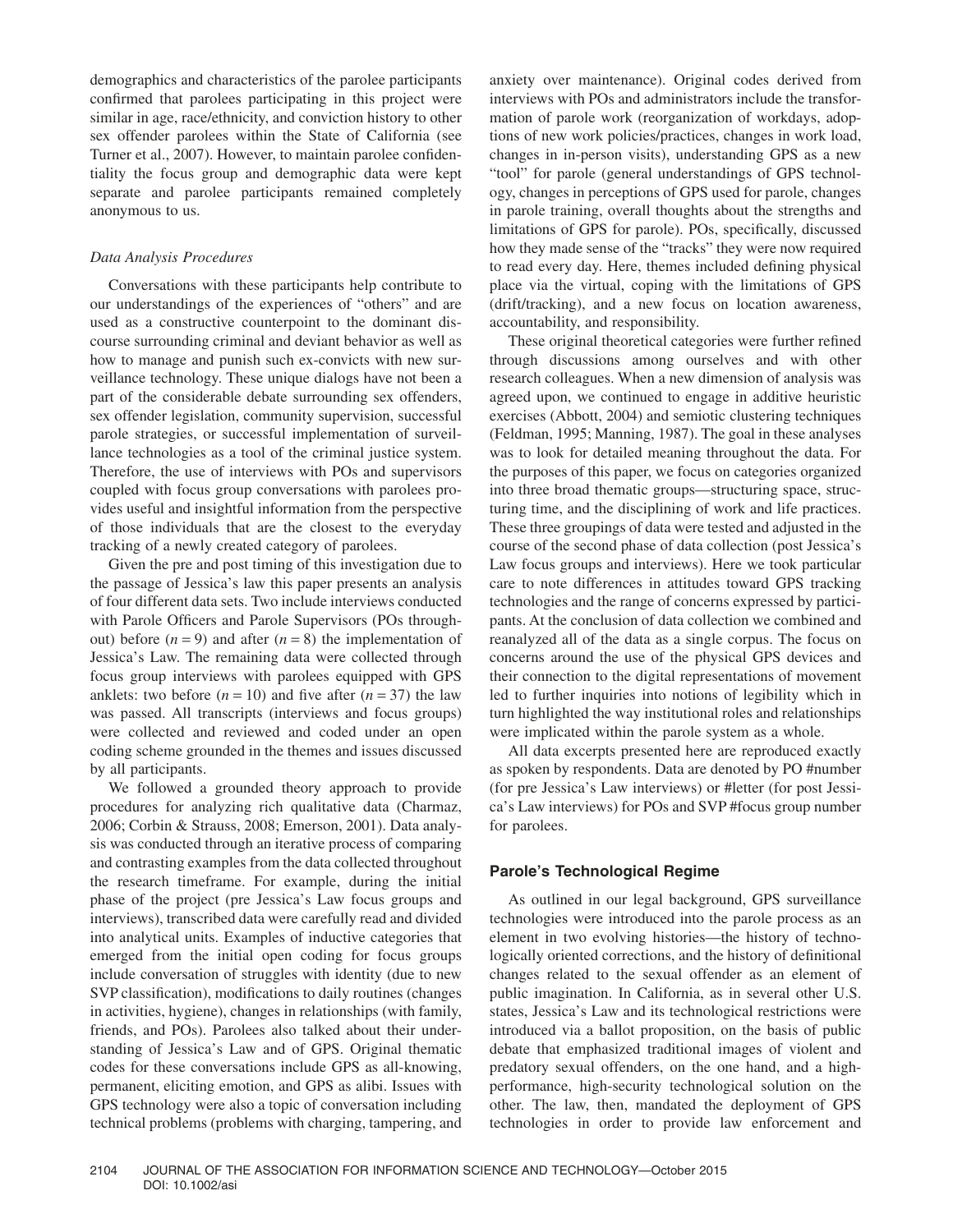correctional authorities with tools that could potentially increase control over parolees, making infractions and parole violations more evident. The envisioned users of these systems, both in law enforcement and in the paroled population, were given little choice over whether to use the technology; indeed, California's Jessica's Law passed before the feasibility study commissioned by the California Department of Corrections and Rehabilitation was completed.3Yet it was these groups who had to negotiate how the technology was used and to attempt to fulfill its stated purpose of greater control and increased public safety.

Introductions of technological systems into institutions are commonly followed by substantial changes in the nature of work these systems are meant to support (Orlikowski, 1996, 2000). Barley (1986) has argued that institutional change arises due to slippages between the institutional template of expected outcomes and the exigencies of social life and that such slippages are exacerbated by the introduction of new technologies. Building on our prior studies of changes in work practices of POs (Shklovski et al., 2009) and in daily lives of the parolees (Troshynski et al., 2008) we go on to explore a series of themes that emerge out of our analysis of the data from our study. We consider what happens when location information is transformed from something that is socially constructed and situationally meaningful into a technologically tradable object. We also identify sites of contest, new forms of compliance, the systematic responses to changes imposed legally and through technological means, and the rebalancing of the dynamics of relating between POs and parolees as institutional actors.

We focus particularly on themes that emerged from the data that specifically relate to the experience of both POs and parolees with their particular technologies and contexts of use. We will consider three related issues that were of concern to all our participants. The first is the role that location traces can play in the process of parole management, and the work that must be undertaken to make them useful and intelligible. The second is the way that GPS as a form of surveillance renders everyday space, movement, and practice legible including conflicts that arise around the multiple legibilities of space in an institutional context. The third is how the technology provides an occasion for the renegotiation of institutional roles and relationships within the parole system as a whole. Following that, we step back to explore a set of issues that more broadly tie these experiences to the sociomaterial context of technologically motivated institutional change and the effect such change has on the daily lives of relevant actors.

## *The Meaning of Location*

The very concept of GPS as a relevant and useful technology for managing paroled sexual offenders was predicated on the central idea that location information was relevant to this task. The significance of spatiotemporal location was two-fold. The first was that parole conditions for sexual offenders were formulated in such a way as to place a series of limitations on the movements of the parolees, both case-specific (with respect to victims, for example) and general (in terms of sites such as parks, schools, and libraries). The second was that the movements of the parolees were expected to provide POs with important information about the lifestyle and actions of the parolee. Not only did the GPS provide information about the sorts of places where the parolee went, but also deviations from known patterns could now be considered early signals of recidivism. For these reasons GPS and the traces of movement it provided were seen as being relevant and useful to POs managing sex offender parolee caseloads. POs could now ascribe meaning to the movements of parolees they supervised (Nellis, 2012).

In our study, we observed that the meaning of presence in particular locations and at particular times was a point of contest for parolees and for POs overseeing their movements. Further, participants acknowledged changes in their work routine due to the addition of GPS. Previously, POs had time to devote personal attention to the parolee and the community where they lived and worked. Now, parole work seemed to revolve around the output of the GPS units, thus paying significantly more attention to parolees' transgressions through movement highlighted by location data. The accuracy of these measurements and, by extension, the accuracy of accounting for perceived transgressions, depended on a myriad of requisites: the accuracy of data collected by the physical unit attached to the parolee's ankle as well as the ease and accuracy of data processed and interpreted by the system and the POs. However, the GPS devices employed in the system continued to have problems with precise pinpointing of location—a challenge common for GPS in urban environments, especially when movement occurred indoors in places such as malls or large apartment buildings. This lack of precision directly affected both POs and their work as well as parolees and their lives with the units, further altering the way they dealt with uncertainty: "If you don't know what that building is, a preschool, porn shop, etc. Unless you know what that is, all it means is he's in that building or walking by it. . . . You have to know your area" (PO #C). POs mitigated the lack of precision by ensuring an ongoing familiarity with the physical areas commonly represented on each parolee's movement maps.

Correspondingly, parolees expressed confusion and uncertainty about their physical movements even when their presence in particular locations was entirely legitimate. This worry was further exacerbated because occasional issues in data representation and GPS satellite connection problems could result in faulty location tracks. Typically, parolees discovered the existence of these technological mishaps when their POs took action to investigate the technologically fabricated transgressions in an attempt to match the physical reality of location with its digital representations: "One time they had me going outside past curfew, which I did not do, and the PO came over and measured the

<sup>&</sup>lt;sup>3</sup>Our study was connected to this feasibility study.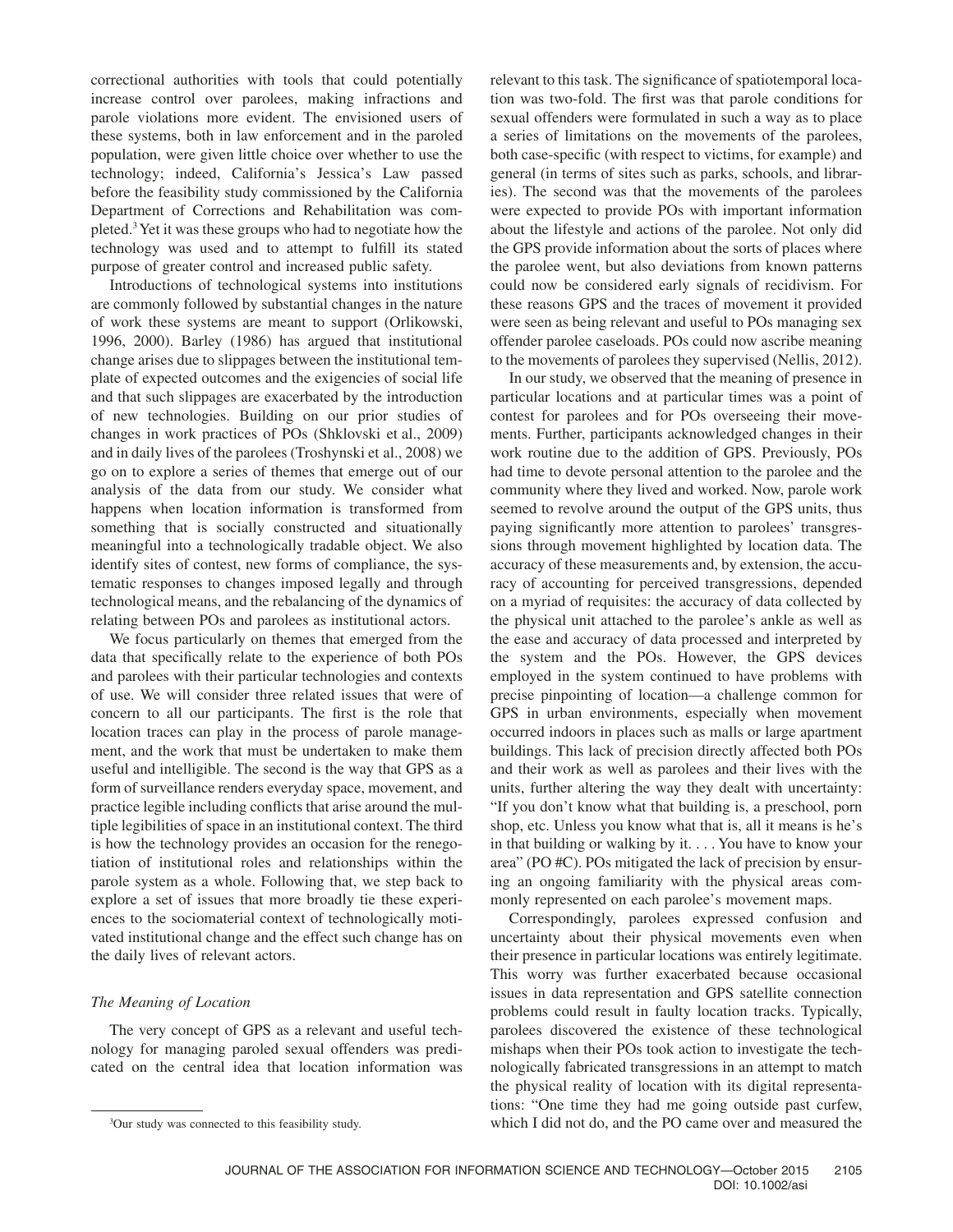house and discovered that I wasn't outside" (SVP #3). Similar to Harper's detectives (Harper, 1991), POs in this study resisted revealing the extent and limits of the technology as a way to retain the temporary advantage over parolees for whom this technology might seem more than it actually is; yet it was precisely through these sorts of efforts to produce the correspondence between the physical world and its electronic representations that these limits became visible to parolees.

These limits underscored the relationship between technology and everyday space. In the course of life on parole, the ability for parolees to be somewhere became contingent on being able to account for their presence and to prove the legitimacy of that presence (Troshynski et al., 2008). As POs monitored the output of the GPS for spatial transgressions, checking whether their parolees were someplace they were not supposed to be, they began to identify locations as "right" and "wrong," using local knowledge to interpret the meaning of presence as mundane or troubling: "You get to understand the pattern. You learn if a location has an issue" (PO #C). Most locations of course, did not have "issues" intrinsic to the physical space, but acquired these through inference of potential for unlawful activity. Such inferences were dependent on the subjective interpretation of the possibilities a location could offer, often resulting in misinterpretations of intent. These misinterpretations then resulted in POs and the parolees having to renegotiate the meaning location traces might have had. One participant reported a typical example: "The PO laid into me. I was going to my chiropractor, which was right across the street from a pub, which has a clover, and they made a connection to the Aryan brotherhood" (SVP #6). The question of the interpretability of space, then, was not purely an issue for the PO; it was also an issue for parolees, for whom presence became a kind of performance.

Not all locations were obviously right or wrong simply based on the physical context that could enable what POs identified as potential transgressions of various kinds. Locations could change their context and nature situationally, as, for example, when a middle school class took a field trip to the mall during school hours. In such a situation the presence of a parolee in the mall at that time could be interpreted as an innocent coincidence or a premeditated move that could lead to a reoffense. POs often explained that despite their efforts, local knowledge and physical investigations of locations was not enough to discern suspicious behavior. A PO commented: "If you are not familiar with the parolee, if you're not reviewing those GPS tracks on a day-to-day basis, you're not going to know that he went to a particular area that was out of his way" (PO #3). In other words, it is the pattern of locations over time that mattered, and the relationship between particular parolees and the spaces through which they moved. The challenge for POs was not simply to learn about locations on the map, but, through them, to learn about the parolees who made up their caseload. They were continuously engaging in practices of interpretation that went beyond simply ensuring a familiarity with the details of their city.

Although deviations from routine became objects of particular scrutiny, they naturally occurred in the course of everyday life. From time to time, and for a range of legitimate and mundane reasons, parolees would visit locations that were not part of their habitual routes. POs understood this and thus could not rely on learned routines of the parolees to immediately act on suspicious movement. Locations could be explicitly prohibited by virtue of being within the required distance of a school or a park, but the majority of places were neither and their meaning took work to discern: "When I bring the screen up and it shows me the map, I look at it and if I see that the points are in an area of the county that the parolee really doesn't have a reason to be there; I mean he may have a legitimate reason to be there" (PO #3). POs worked very hard at estimating potential for behavioral lapses and even intent to commit a transgression from data about presence in a particular location. To augment the data provided by the GPS, POs conducted digital tracking, physical visits, and relied on their local knowledge of the area.

Yet the reality of the information often required POs to solicit input from the parolees to help make sense of the data: "I was reviewing tracks one time and it showed this guy in an apartment building. Well it showed me an address, I drove by, I saw this apartment building. So not knowing where he was in the apartment building, I have no more investigative tools here unless I just stake it out, so what I do is I go to the parolee and I go, 'What were you doing here at the corner of First and Eighth?' " (PO #1). The parolees were acutely aware that their input was a relevant piece of the sense-making puzzle that POs were solving. They also realized how the need to discern intent from location data structured the way their POs conducted their work: "They know your patterns as they track you, and they know when you're out of your pattern, so they know when you're out of your normal cycle. When you get out of your pattern, they ask what he's doing. It puts the suspicion into them" (SVP #6). This understanding structured the daily decisions that parolees made about their physical movements. Where some carefully replicated their daily patterns of movement, at times even going so far as to notify their POs in advance of an impending change, others insisted on producing as much variation as possible. In both cases parolees often actively manipulated what the POs might see through the GPS trace.

The constant involvement with GPS traces and the amount of work required for their interpretation often took away from other types of activities, like active in-person surveillance of the same parolees. While one could argue that GPS provided the relevant active surveillance, none of the agents seemed to feel that way. The abstraction of location as points on the map made parolee behavior insufficiently legible: "It'll show you little blue dots where they're at. But that's not where they're at. They can be anywhere from . . . I've measured 30-50 feet away from there" (PO #1). For POs, active surveillance was different because of the thick content it delivered, where, with the GPS, they were literally several minutes "behind" when actively tracking someone on the screen.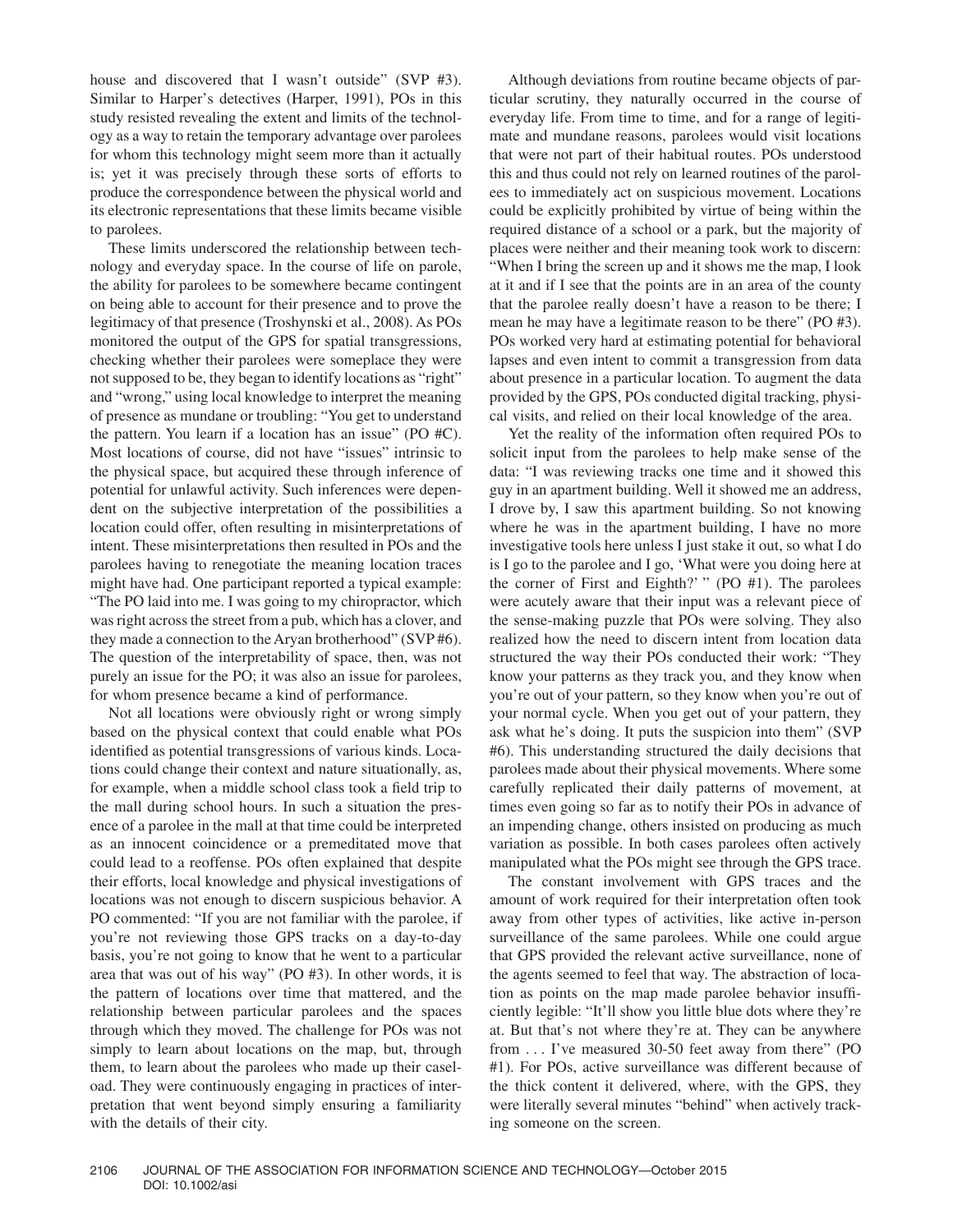With the introduction of GPS technology, then, the interpretation of location-information became central to parole work, taking away from the more rehabilitative goals of ensuring reintegration into society postincarceration. This change in preexisting functions of the institution of parole was evident to POs and parolees. In fact, many parolees expressed uncertainty and frustration about the changes, aware of the shift not only in the requirements of their movements, but also in the content of the interactions between POs and parolees. The close interpretation of digital information displaced more substantive interactions between the offenders and their POs. One parolee commented: "Before I would check in with them and with how I'm doing. Now, it's more of a what are you doing? Where are you at?" (SVP #3). The irony here of course was that this was potentially antithetical to, or at least occurred in tension with, the original goals of the program. The GPS was implemented in order to provide POs with information that would better enable them to predict and prevent potential reoffenses. Where the original intent of the parole system hinged on helping offenders to reintegrate into society and assessing potential for reoffense through monitoring the process of reintegration, the introduction of the GPS now made physical movement and location central to the identification of a potential for transgression.

The issue here was not that the GPS reports were inaccurate in comparison to the forms of information that the POs had before. Rather, although POs reported they found the location information useful, they emphatically noted that knowing where someone was did not mean knowing what they were doing there, emphasizing again the importance of being able to put this information in context to interpret it: "GPS will tell us where they were but it's not going to tell us what they were doing while they were there" (PO #A). POs were acutely aware of this conflating of location and action and much of their work throughout the course of their day was geared toward gaining enough information to get closer to discerning action. They looked at tracks, conducted inquiries with their parolees, drove around and did their "legwork" to help infer actual behavior from location information: "If you are going to put people on GPS . . . the only way to do that is by actually going in there and looking at the information. So it's labor intensive. It takes time to do that.. . . You're going to have to do some legwork, you're going to have to do follow-up. You're going to have to do some investigation" (PO #3).

In every interview, POs expressed the same sentiment as a cautionary tale about the capabilities of the GPS device. Knowing where the parolees were did not equate to knowing what they were doing even with all the legwork and the extra mitigation activities. Such disconnect between the meanings of location and the reality of action was immediately evident to parolees as well. They could violate some of their parole conditions simply through presence in "wrong" places rather than action. So, just as POs placed considerable emphasis on issues of interpretation, parolees also took care to point out repeatedly that only their mobility in space—not their actions—were constrained by the device: "If you are going to do anything, it only shows where you're at, not what you're doing" (SVP #3).

It is not only the information recorded but also the device itself that is bound up in this process. GPS was also seen as a physical reminder to the wearer of their parolee status and past offenses. Through becoming a kind of continuous reminder to the parolees of their criminalities and the punishment it entailed, the device was often seen by the parolees as a weak attempt to prevent the wearer from committing future crimes: "It is like tying a string on your finger and reminds you that you can't commit a crime" (SVP #7). Both POs and their parolees openly acknowledged that GPS could not physically prevent parolees from committing a crime. While the device worked in constraining the spatial movement of those that actually intended to comply with parole conditions and could potentially discourage the parolees from premeditated crimes, it could not prevent the actual crimes from happening. The onus of prevention then fell on the POs who were somehow expected to predict the possibility of new offenses from the spatiotemporal location information that the system provided. In contrast, for the parolees, the concept of reoffense—performing the very action they saw the GPS device as expressly intended to prevent—could be interpreted as the ultimate act to take back their agency and will. Thus the presence of the device and its dehumanizing effect could make reoffending not only a situational or even a predatory fulfillment of some sexual desire, but also the ultimate act of defiance.

## *Legibility of Space, Movement, and Work Practices*

*Parolees and the legibility of space and movement.* Overall, parolee mobility was already explicitly constrained through both parole conditions (i.e., lack of monetary resources, employment, and public transportation) and social conditions (i.e., ex-convict status equals less social support, difficulty in finding housing, education, health care). But for the parolees in our study, as a group, mobility was further restricted. For example, parole conditions imposed on parolees included substantial spatial prohibitions that divided physical space into abstract distances like "2,000 feet as the crow flies" or abstract boundaries like "2,000 feet away from a school or a park." The GPS device strapped to the parolee's ankle acted as an implicit reminder of these mobility boundaries but provided no explicit support for navigating these boundaries in the course of traversing physical space. The difficulty in navigating physical space and abstract boundaries often resulted in unintended violations: "I was in violation the other day. I was sleeping in a motel with my girlfriend and I was too close to a school. I didn't even know it" (SVP #3). In an attempt to remain compliant, some parolees, especially those who were transient, developed ways of making abstract boundaries imposed onto physical space legible. They used tools available to them, such as physical maps and crude measurement instruments, given the frequent absence of access to digital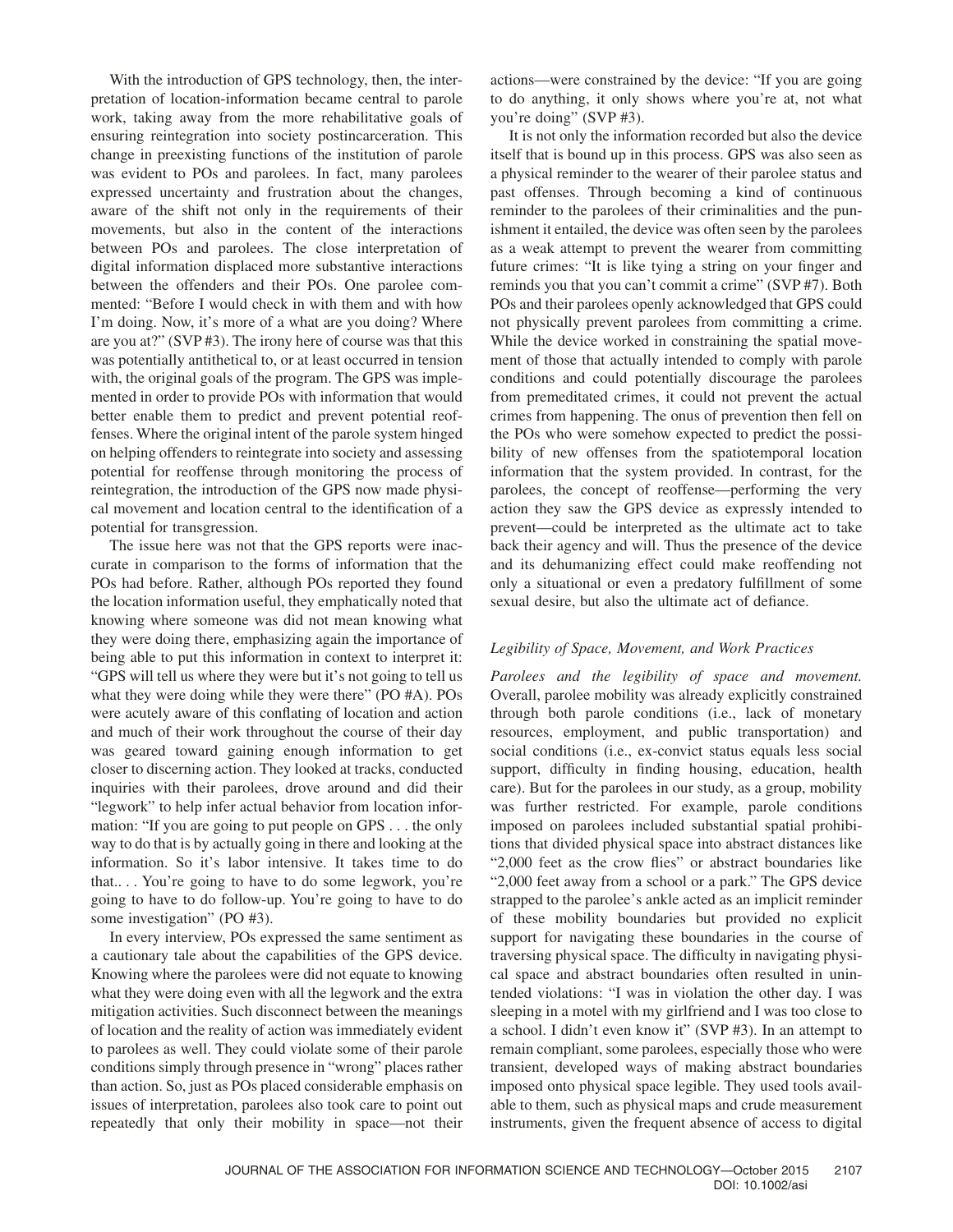technologies, as one parolee demonstrated: "I put a circle on the map and I can't sleep where it is at"  $(SVP #5)$ .

The same boundaries and prohibitions that parolees navigated in physical space became legible to their POs through the use of GPS, which provided particular automatic measurements and detection capabilities decreed by law and built in by the system designers. POs, once notified of a potential boundary violation by the system, had to make a judgment whether or not to enforce the violation or simply to notify the parolee of their mistakes. Parolees, in turn, were viscerally aware that GPS increased the visibility of their movements to their POs, making them legible at a distance: "They say we want to know where you are at, then we can go back to the track of where you went" (SVP #5).

The legibility of parolees movements to their POs produced through the GPS device was delayed due to its technological implementation, whereas data about parolees' movements were retroactively made legible. This fact further reduced the potential of the GPS to limit behavior while also decreasing any disciplining effects that the physical GPS device may have had on parolees once they became aware of this limitation. Many clearly understood that the function of the device was, in fact, retroactive: "It helped them to pinpoint exactly where you are, retroactively. But it doesn't prevent anything. They can only retroactively track you, prosecute you" (SVP #3). This was exacerbated by the apparent technical failures of the GPS that made the retroactive and faulty nature of the devices readily legible to the parolees: "The minute I got this thing, then I started getting calls about why are you out of state, how come you're messing with it? But that's not the case; they're not all that good technologically" (SVP #3).

The introduction of the GPS shifted the gaze of POs from a focus on reintegration work to mobility and locatedness, distancing POs from their charges while simultaneously giving them an intimate involuntary knowledge of parolees everyday lives as merely places and movement. This was a kind of intrusion at a distance that Nellis called "cold intimacy" (Nellis, 2012). Similarly, conversations between parolees and POs shifted to discussions of the nature of parolee mobility as the thing that POs could "reliably see." March and Simon (1958) refer to the concept of the "uncertainty absorber"—the abstract information is meant to represent concrete realities yet more interactions with abstract information lead to less contact with concrete reality or more effort to concretize reality that is already the past. POs ability to see their parolee's tracks, and equate that to their behavior, took precedent over other important aspects of the PO/parolee relationship like finding and securing housing, work, maintaining relationships with family, friends, and past colleagues, etc. This was an acute shift from the focus on the future to a focus on the past—a kind of retroactive accounting of life rather than proactive assistance with moving on.

*POs and the legibility of work practices.* Despite the occasional technological failures and limitations of the system, however, parolees were clearly disciplined by the device, adjusting their daily movements and activities, but they were not the only ones. We have argued elsewhere that the device disciplined POs as well (Shklovski et al., 2009). Once again, the disciplining occurred through different kinds of legibility acquired due to the implementation of the GPS. The GPS increased the amount of data POs had to process in order to evaluate each parolee's behavior. The uncertainties involved in in-situ interpretation of the location information forced POs to keep meticulous records of their interpretations of these data, resulting in more paperwork: "[Now] I am behind on note taking all the time. I've got to — at the end of the night I've got to go back and fill in where I've been and what I've done" (PO #3).

This creation of a record of the physical movements of the POs themselves, of the particulars of their daily workpractice, and of the decisions made in the course of parole work was done for two reasons. The first was to demonstrate substantial changes in the practices occasioned by the adoption of the GPS due to the sheer amount of work it took to supervise with it. The second was to mitigate the fact that for POs the GPS made their own work practices more legible to their superiors by making the movements of their parolees retroactively visible to anyone with access, thereby heightening their own visibility and expectations in the public eye.

Technological innovation in organizations is often based on external or management expectations of how technologization should affect or change work. Such expectations tend to be substantially different from real changes in work practices that actually occur (Zuboff, 1988). In our case, external expectations associated with GPS simplifying parolee monitoring and streamlining PO practices did not come to fruition. Instead, the inclusion of GPS as a tool for community management of parolees actually resulted in increased workloads. POs in our study meticulously documented and made legible the sheer volume of work required precisely because of this indeterminacy—where the reality of implementation was so radically different from initial expectations of its outcomes.

Receiving and interpreting information from the system required time and forced a range of actions to aid in interpretation: "Once you get the equipment and once you start to learn, you know, how to use it as a tool, then it becomes time consuming because if you're going to have them on GPS and you're going to be looking at where they're going and what they're doing, you have to learn as the agent, to identify whether this is suspicious activity" (PO #3). Not only did understanding and interpreting information take time and training, but the technical failures of GPS were making it more difficult to maintain control over parolees. The constant documentation of the work necessary to monitor and address GPS traces, then, was an attempt to describe the changing nature of parole work, making evident alterations in PO work practices.

With the raw data of parolee movement available for retrospective review, POs felt more exposed and visible to their superiors, who wanted positive outcomes: "We don't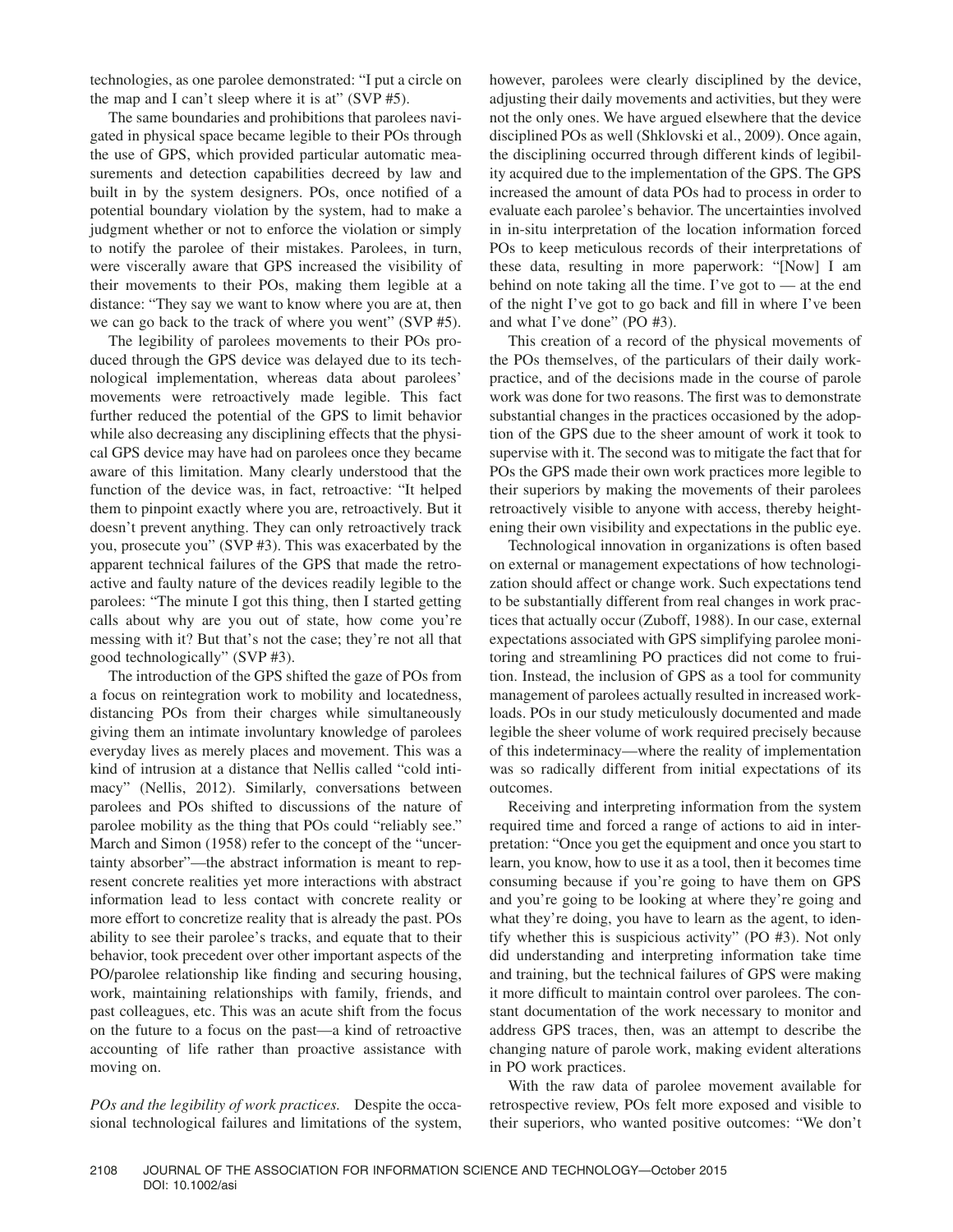want an error rate. They're looking over my shoulder, you know. I can feel them and I don't want an error rate" (PO #J). Despite increased access to data, however, those who were not intimately familiar with the physical geography of parolees' movements and their daily practices could misinterpret such GPS sociotemporal mobility data all too easily. POs then relied on extensive note-taking and paperwork to mitigate this increased legibility, creating a detailed record of the results of their decision making, legwork, and interactions with their parolees: "I have to make a record of it, that I knew there was a problem, a discrepancy. I'll have to let them know that I was aware of it" (PO #I).

Decisions to broadly implement expensive technological systems in government institutions such as the criminal justice system are often related to politicized needs, even to the extent, as in the case of California Jessica's Law, of being placed before the voting public. The GPS implementation in California raised expectations of the general public for greater control of parolees and lower reoffense rates. These expectations were, in turn, communicated by the criminal justice system to the institution of parole, putting pressure on the POs. POs stress and anxiety culminated in a scenario several recounted as the major reason why they invested time into detailed descriptions of their work performance in relation to the GPS. That is, if something was to happen and a parolee was to reoffend: "They're going to be going through my notes with a fine tooth comb to determine whether or not I did my job properly. And that's kind of difficult to put your reputation on the line; . . . it's very difficult when you're dealing with a tool that I just don't have 100% faith in" (PO #2).

Kling and Iacono (1988) have argued that public discourse about technological advance is based on marketing scenarios which are often more fictional than not. The original implementation of GPS in parole work was driven both by the governmental frame of increased control and safety and by the organizational discourse within the department of corrections of increased productivity coupled with a reduction in uncertainty as ways to gain more efficiency. That the effects of the actual implementation of the GPS technology did not fit these frames was clear to both POs and their parolees. Yet POs engaged in efforts to make the device work and to fit the outcomes within the prescribed frame of increased control and decreased uncertainty: "The stress level is higher in the sex offender unit because it is the hot unit in the public's eye. You want to make sure you're doing a good job, have the right conditions of parole imposed, the conditions are being obeyed" (PO #A).

Neither POs nor the parolees had control over becoming more legible in their movements or in the work practices they conducted, yet both attempted to exert at times seemingly superficial control over these processes. Parolees managed the legibility of their movements by changing the way they navigated physical spaces, and preempted closer investigations of their movements by becoming more predictable and consistent. POs manage their increased legibility through greater amounts of paperwork documenting their

decision making and the care with which they attended to the demands of the technology. These attempts to regain control over their work and life practices resulted in a reconfiguration of their institutional roles.

# *Institutional Roles and Relationships*

Adoption of the GPS for tracking sexual offenders had resulted in parolees becoming human sensors that collected time-space data of their own movement. The state had also augmented laws ensuring that parolees were required to become the caretakers of the physical devices. Upon release from incarceration each parolee was physically plugged into the system as POs explained the individual conditions of parole and attached the GPS device to the parolee's ankle. At the same time, POs read the relevant portions of the penal code to the parolees and explained the variety of parole conditions, making clear that the purpose of the device was to ensure that the parolees were constantly watched. In doing so, POs made clear that parolees' transgressions would not go unnoticed. As one PO explained: "When I put GPS on them, I said', This is a plus and a minus. If you're doing something wrong, I'm going to know that you're doing something wrong. You know, that you're in areas you're not supposed to be in. But it will also help you because it will tell me if someone says you're in an area, I'll be able to say, "No, you weren't in that area" (PO #1). POs used their expected knowledge of parolees' movements to emphasize the power inherent both in the all-seeing eye of the system and in the kind of protective function that the certainty of the parolees' location would enable for the PO. Like Harper's (1991) detectives and criminals, POs at times intentionally exaggerated the capabilities of the GPS as a way to gain some temporary advantages in controlling parolee behavior.

Throughout this initial interaction, two points were made clear to the parolees: that they were to be constantly watched and that they had no recourse to better their condition beyond compliance. In the process of introducing the system to their parolees, POs often explained why GPS surveillance had become a requirement, making the particular institutional identity the parolees had been assigned explicit: "As far as why this is happening, I tell them this is what the people of the State of California voted into effect. This is what they want. Explain that the people of California are afraid of them" (PO #C). Not only were the parolees assigned the role of the watched, but also they were assigned a specific classification of a "sexually violent predator" (SVP) and explicitly marked with the physical device on their ankle. As discussed previously, although the definition of SVP in the State of California became relatively broad as it was redefined by Jessica's Law, parolees were acutely aware that in the public eye this denomination was generally connected with one particular type of crime—that of a predatory child molester. These issues of identity were confounded by the reality of the net-widening effects of Jessica's Law and many parolees commented that the GPS had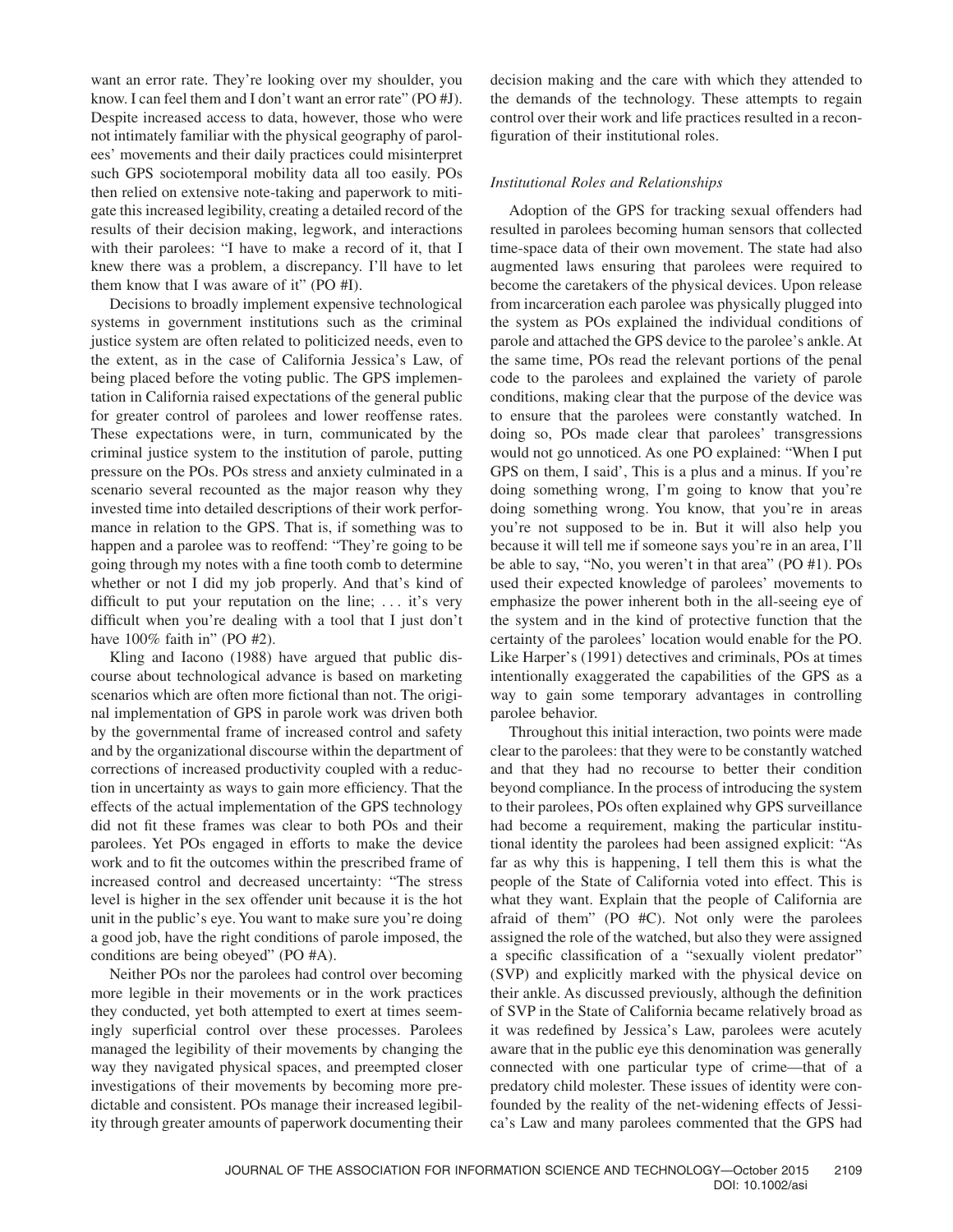became, "The mark of Cain that's put on somebody" (SVP #6) precisely because the vast majority were not guilty of the particular crime automatically ascribed to them by the public.

The GPS unit in use in the State of California at the time of the study was a relatively bulky unit physically attached to the ankle of the parolee. It was fragile and ultimately quite visible to onlookers. The presence of the device then made parolees identifiable to the public around them in uncomfortable ways, marked out as the worst nightmare of every parent, regardless of the crime they may have actually committed. The process of adjustment and integration to this newly assigned classification of "sexually violent predator" for many parolees resulted in explicit changes of behavior even when these changes were in direct conflict with the way they saw themselves: "Even if you're not a child molester, I'm not, but, when I'm out at the grocery store I look out for them [children]. If I'm in the bathroom and a kid comes in, I leave"  $(SVP #4)$ .

Being assigned the classification of SVP carried with it many complicated legal and practical implications.<sup>4</sup> The institution of parole put a number of conditions on parolees upon release from prison with which they had to comply in order to avoid further incarceration. Given the sheer complexity of the parole conditions for sexual offenders, parolees realized they were violating them nearly constantly and that it was impossible not to: "I counted the other day. I have 56 conditions to my parole. I was shopping at Target and realized that I was breaking some. There are kids around, alcohol, other stuff. So, technically, I was in violation" (SVP #4).

This combination of issues experienced by parolees—too many parole conditions, the physical fragility of the device, the uncertainty around their institutional position and role impacted daily work practices of their POs as well. For example, although POs did not have to wear the GPS devices themselves, they were constantly confronted with the physical shortcomings and failures of these devices: ". . .every day there is something that comes up on that report that I've got to check into; either a charging problem, a tamper problem, a unit not working or something like that and so now I've got to get in touch with the parolee or whatever and follow up on that problem" (PO #1). As parolees contended with the physical aspects of the device, their enforced lack of knowledge about its purpose resulted in a reliance on POs to help interpret its function. In effect, POs became the troubleshooters for their parolees and were required to become instantly available 24 hours a day: "We're required to give our phone numbers to parolees. Sometimes that unit can just vibrate or beep on its own. Sometimes we get a call from

<sup>4</sup>During post Jessica's Law focus groups, we observed a great deal of consternation as many parolees described behaviors that challenged this definition, primarily because they did not see themselves validly identified to be a "sexually violent predator" having served their sentence without this classification, and resented the social stigma attached.

[GPS Vendor] that says you have a bracelet issue, or your parolee might just call because he's unsure about what he can or cannot do" (PO #B).

This reliance on the POs and the ability of parolees to contact the PO at any time undermined the hierarchical organization of power and control that the GPS was originally intended to uphold. Although parolees felt controlled by the device, they did not attribute that control to the POs outright, in some cases even explicitly reinterpreting that relationship: "We have a device that cost 1,500 dollars, agents that get paid a lot of money, and they are watching us and are at our beck and call. I see them as service providers" (SVP #7). While POs had near constant access to the parolees' location in time and space, the parolees developed a good idea of what POs did know (where they had been) and did not know (what they were doing). Ironically, PO responses to anomalies in parolee readouts made POs more predictable to the parolees, limiting the panoptic effect of the system solely to physical movement.

Parolees also relied on each other to identify ways of coping with the device and to learn about its capabilities and limitations: "You can see how others cope and you can get advice and give advice" (SVP #7). As few parolees had a clear idea of how the devices worked at the outset, they shared the knowledge and insights they gained over time, relating this information to others as they encountered each other in mandatory group therapy sessions. Many sexual offenders committed small acts of disobedience, pushing the device and thus learning its limits and its function: "Some of us who have tested the waters and know that this thing can last for up to 24 hours" (SVP #4). In this way parolees slowly reconfigured the limits and demands of their position by adjusting their behavior to account for device limitations and to accommodate and take advantage of the changing nature of the PO work.

Echoing Barley's observations in his study of radiologists, here too the PO and parole patterns of interaction were predicated on preexisting hierarchical structures and legitimated by the POs authority of expertise and power to dispense judgment and punishment (Barley, 1986, 1990). For POs this dominance was encoded by the direction in which information about parolee movement and the resulting transgressions flowed. Yet parolees became a key component of the sense-making puzzle presented by the GPS, thus altering dominant patterns in subtle ways. Parolees at times resisted the particular institutional identity forced upon them by the legislation and then underscored via the GPS device. In the course of the adjustment to the demands and pressures triggered by the deployment of the GPS, PO and parolee interactions resulted in a curious flattening of the hierarchical structure of the institution of parole through negotiations of the materiality of the devices and their technological faults.

# **Discussion**

Questions of privacy and surveillance in and around location-based technologies are common concerns and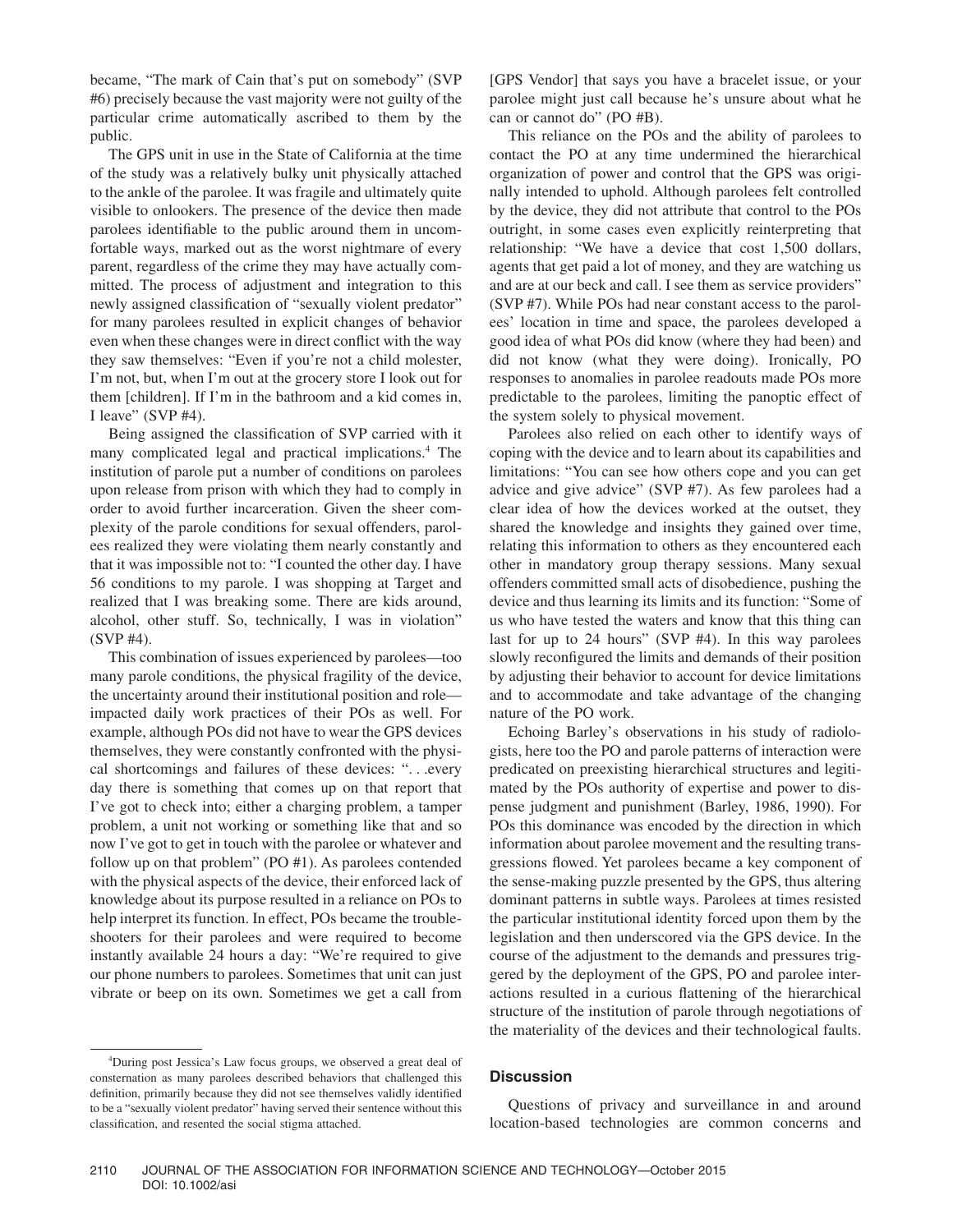topics of public discussion. Clearly, the case of paroled sexual offenders tracked with GPS brings these concerns to the fore. However, our goal in examining this topic has not been simply to examine a case of high-tech surveillance. Rather, we believe that a broader range of questions surrounding the institutional embeddings of information and technology are salient here. In particular, these are questions that arise when space, spatiality, and mobility become tradable objects of attention. In this section we want to examine a series of broader concerns that our study raises.

## *Institutional Legibility*

Surveillance can be seen as a way to increase legibility of people's behavior through collection of particular types of information about them. In our study, the question of legibility emerged as a concern in several different forms. Legibility here implies two things—first, a rendering visible of something that was previously invisible, and second, the achievement of conformance to some interpretive scheme. The case we have discussed here introduces several concerns with legibility, including the legibility of parolee's movements to POs, the legibility of the spaces through which they move to different audiences, and the legibility of the POs work to their own institutional structures.

Questions of the legibility in institutional contexts have long been examined through the use of information systems. Mobile technologies have the potential to extend these systems of legibility to the spatial organization of the everyday world and peoples' movements within it. At the same time, personal mobile devices are increasingly breaching the spaces under direct institutional control, challenging the expected legibility of movement and action within these spaces (Thomson, 2012). The history of debates around cartographic representations (Wood, 1992), the introduction and consequences of contemporary spatial representations (Curry, 2005), and the nature of participation in and through geographical information systems (Dunn, 2007) all point to the importance of the development of interpretive schemes for understanding everyday space. What each of these studies emphasizes is, first, the importance of recognizing the debate and contests of legitimacy around competing representational schemes, and, second, the nature of these representational schemes as structures of action.

In this light, there are several questions we might ask about the efforts towards legibility that we find at work in our case. A concern with legibility immediately raises the question, "Legible to whom?" and "Legible under what circumstances?" Aspects of these questions—the problematic legibility of urban space, for example, and the nature of institutional accountability for POs—have arisen in the accounts we have offered earlier. Competing spatial representations and competing technologies render space legible in different ways to different parties. To the extent that technologies of spatial legibility enact spatialities, we see multiple "spaces" emerge, a challenge to any institutional incorporation of the spatial.

Feldman and March (1981) discuss the drive to collect and collate information in organizational processes, drawing attention to the fairly loose connection between information gathering and decision-making processes; they argue that information might be thought of here less as an instrumental basis for decision processes and more as a symbolic shield from lurking uncertainty. Similarly, Miller (2003) notes that representational schemes deployed in this way have a tendency to become ends in themselves, driving rather than documenting institutional processes. Thus, symbolic considerations become re-instrumentalized and elements of the process that are not captured by the representation are obscured or displaced. In a sense, this is what Buckland meant in his seminal piece when he argued that "information systems can deal *directly* only with information-as-thing" (Buckland, 1991, p. 358), storing only representations of knowledge and process symbolically, necessarily reducing complexity and requiring a reinterpretation upon retrieval. The way POs attempt to recover an understanding of parolee's actions as potentially "suspicious activity" from a record of coordinates of their spatiotemporal movement speaks to just this sort of substitution.

# *Evolving Context*

As information technology is incorporated into institutional processes, we need to pay attention too to the way that broader cultural practices shape the understanding and interpretation of those technologies. For instance, as smartphones have become increasingly prevalent tools for everyday personal use, the expectations placed upon corporate mobile communication technologies—generally thought of as portable e-mail machines—have changed (Mazmanian, 2013). In our case we see some significant consequences of the evolving contexts of mobile technology deployment, which in this particular case means changes both in the familiarity of technology and in the groups with whom it is deployed.

The tracking technology deployed by the parole system in our study is based on GPS. While GPS was originally a military technology, it has become increasingly familiar to consumers through its incorporation into cars and mobile phones. What was once a high-end and relatively exclusive technology is now deployed in millions of inexpensive consumer devices. As such, the nature and limitations of GPS technology have become increasingly familiar to consumers, including the difficulties of maintaining an adequate satellite lock indoors, the problems of reestablishing a lock once it has been lost, the potential for erroneous readings, and the presence of GPS "shadows" in dense urban areas. Simultaneously, as the context of GPS deployment for monitoring of paroled sexual offenders has moved from a feasibility study to a legislative mandate, the population of parolees who are tagged with GPS units has changed significantly, as has their attitude towards, first, their status as "sexually violent predators" and, second, the technology that they carry in consequence of their status.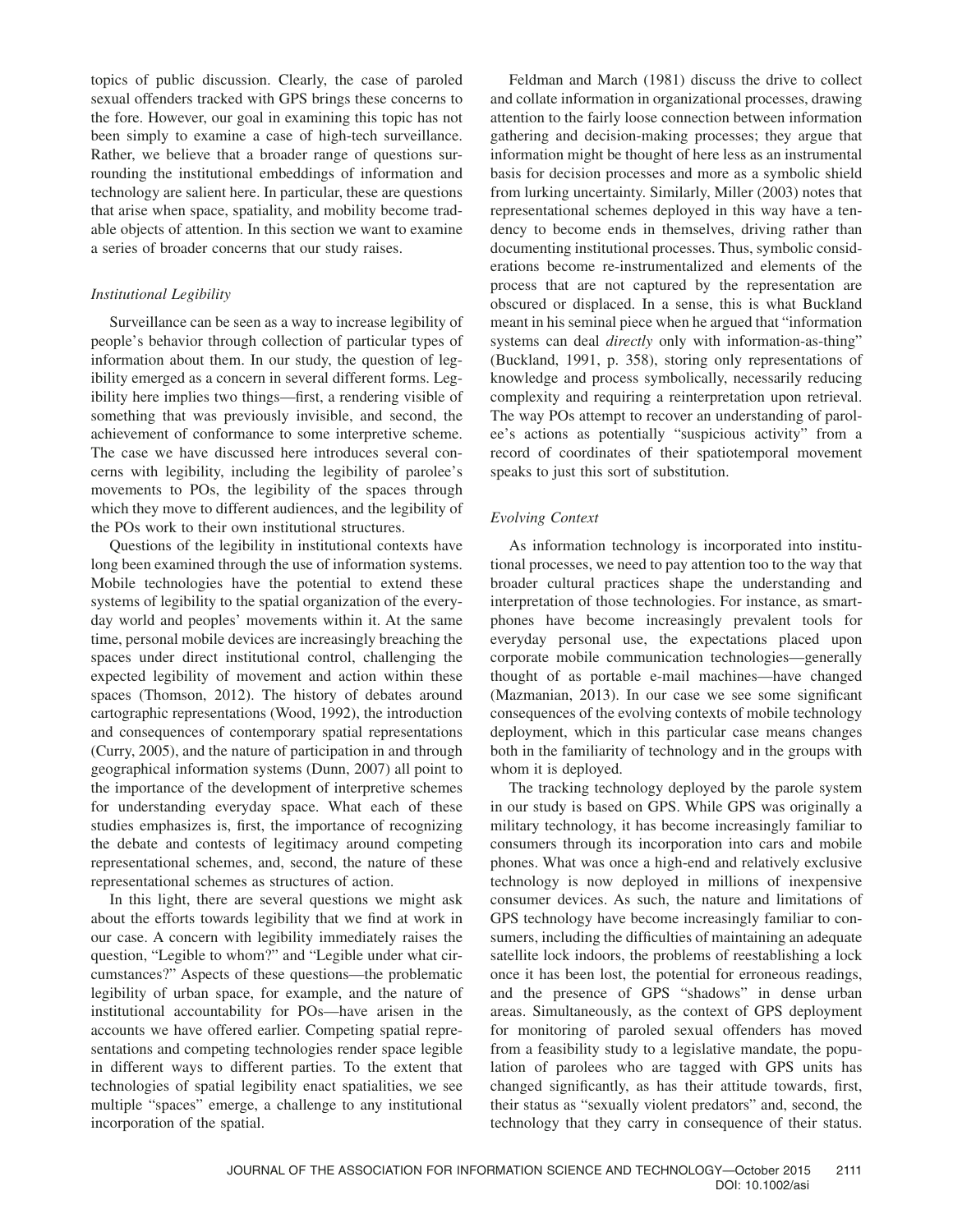The combination of these two considerations has, as we have reported, resulted in a considerable shift in the way that GPS technology intervenes in the relationship between the PO and the parolee.

More broadly, we can regard this as an example of the consequences of the migration of digital technologies beyond the workplaces in which they have traditionally been deployed. As information technologies have become more familiar parts of the landscape outside of the office, as tools for personal information management, education, entertainment, and communication, the contexts in which they are understood change. Twenty years ago, a discussion of videoconferencing would focus on business meetings (e.g., Egido, 1988); today, it would focus on grandparents and grandkids or other family communication (e.g., Ames, Go, Kaye, & Spasojevic, 2010). As a focus of analysis, mobile technologies are a moving target.

#### *Surveillance and Locatedness*

One aspect of this moving context is the evolving commercial arena of location-based services, principally those deployed on smartphones. Whether free-standing or integrated into larger platforms like Facebook, these technologies are the focus of widespread concern about surveillance in everyday space, and are often seen as extensions of a broader pattern whereby everyday surveillance is accepted as part and parcel of contemporary life (Gates, 2011; Molz, 2006).

In the correctional context, the fact of surveillance is no surprise. What is perhaps more significant here, particularly with respect to potential implications for other contexts, is that what we see at work is a substitution of one form of surveillance for another—electronic tracking for visual surveillance—and at the same time an expansion of the surveillance regime in which the POs are themselves subject to a form of surveillance in a much more direct manner than before.

For the parolees, the nature of surveillance changes in two ways. First, the GPS technology allows for a temporal extension of surveillance, such that every moment and every location becomes, potentially, subject to accountability. The second is that the engagement with the parole authorities within which this surveillance is embedded has also changed, as the focus of surveillance by authorities has shifted from one oriented towards rehabilitation to one oriented primarily towards detecting infractions and guarding against recidivism (at least from the perspective of the POs). To an extent, as we have seen, momentary or temporary breaking of inclusion or exclusion barriers may turn into moments of negotiation between the parolee and the PO about interpretations of space and movement, and so the absolutism of the electronic record is not directly translated into an equally absolute judgment of compliance (Nellis, 2012). Nonetheless, the very fact of the electronic trail changes the work of the POs by introducing for them a new responsibility for accounting for parolees' movements, and this in turn recontextualizes the surveillance of those movements. Even within the context of a formal program of surveillance we find a need to understand the situational specifics of the encounter and the role that surveillance plays for all the parties involved. More broadly, we see this as further underscoring the need to be able to set particular accounts of surveillance within larger and evolving institutional relations.

# **Conclusion**

Scholars in the social sciences and humanities in recent years have attempted to revisit the question of the relationship between the social and material worlds, understanding them as thoroughly entangled rather than complementary and separate spheres of concerns. One particular aspect of a sociomaterial reading of institutional relations and processes is the opportunity associated with emerging mobile and location-based technologies to make movement in the physical world into a resource. While this has been an obvious concern for, say, organizations in the business of logistics, from freight companies to the military, the widespread deployment of new mobile data infrastructures allows location, as a technologically tradeable object, to become an element in a wide range of social and institutional processes. Many questions arise around these developments, including concerns over personal privacy (Nissenbaum, 2010), questions of location representation (Wood, 1992), considerations of spatial stratification (Graham, 2005), and the commodification of location as an aspect of social interaction (Shklovski et al., 2009).

In this paper, we have used one particular case of location-based technology—the case of paroled sex offenders tracked by GPS as a condition of their parole—as a lens through which to examine some of these questions. In particular, we have been concerned with the reconfiguration of institutional roles and power dynamics that followed the introduction of the technology. It is not that GPS technology has made location into a consideration for the institution of parole where it was not before. Rather, the emergence of new kinds of information objects—digital GPS-based location reports—has allowed location to be incorporated into institutional processes in new ways.

In particular, we have identified the way that the presence of digital location traces creates new forms of institutional accountability for POs, facilitates a shift in the understood relation between location and action, and necessitates new models of interpretation and sense making in practice. Further, we have identified the care of the physical electronic objects themselves as a new concern for both parolees and POs in a technologically monitored regime.

Our interest in this particular case is not motivated by a suggestion that digital technologies create for all of us a regime similar to that of parolee surveillance, nor by a suggestion that mobile phones and similar technologies should be analogized to the GPS ankle bracelets worn by paroled offenders. Instead, we suggest that the formulation of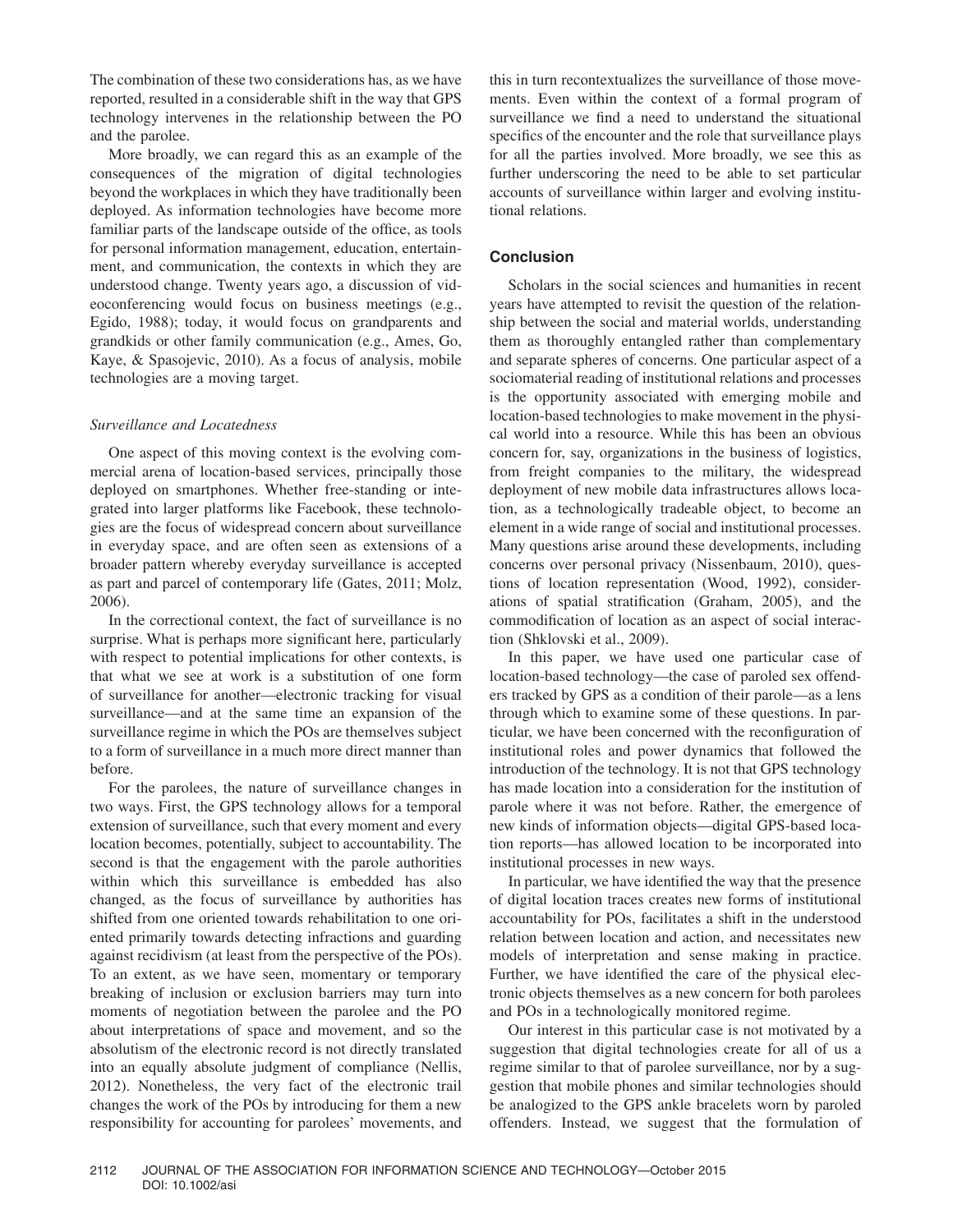location as a technologically tradeable object does not simply make the everyday world transparently legible to electronic systems but rather engenders new and transformed social relations in the places where those objects travel. A digital trace does not simply represent a place of human presence, but transforms the nature of that place for the purpose of social interaction—not just the social interaction in that place, but the social interaction around that place, about that place, and oriented to that place. Schegloff's (1971) discussion of the formulation of place as a conversational resource highlights the relationship between place-saying and the social relations that obtain among members of the scene. We too find that, when we examine digital records of location, we might think of these as moments of place-saying as a social activity. Further, we find that these are, to coin a phrase, moving targets; that is, within the very presence of locational technologies, independent of specific moments of use, there are evolving understandings of what it means to be in a place and what it means to be digitally recorded as present (Satchell & Dourish, 2009).

This case, then, provides a useful perspective on three issues of ongoing interest in information science.

The first is location. The rise of mobile, location-aware technologies has marked a significant transformation of technological infrastructure and experience in the last 10 years. Increasingly, organizations and institutions that have provided online information are doing so in ways that take advantage of location as a component of their service delivery. At the same time, new forms of location-based services are becoming significant aspects of people's daily experience, especially through the provision of smartphones as a computational platform. The study presented here reflects on the notion of "location" at work in these cases, and examines the processes by which alignment is actively maintained between location as a geometric, technological report and location as a human-relevant understanding. As location-based services continue to develop, turning analytic attention to the explicit process by which these two are maintained in alignment, and the moments and consequences of slippage, will continue to be of importance.

The second relevant issue is surveillance and privacy as its attendant concern. One reason for selecting this field engagement was the fact that the tracking of parolees has been ruled, as a matter of judicial concern, not to be an invasion of privacy. However, what we find at work is absolutely a concern with the ways that the availability of information, the presentation of information, the orientation towards information, and the interpretation of information remain of paramount concern in the ongoing social interaction not just between parolees and POs, but between POs and their colleagues, between parolees and members of the public, and so on. What this suggests, analytically, is an approach to examining the issues of surveillance and privacy that focuses on the range of social interactions that are sustained by and enacted around different forms of information, data sets, and digital representations. What forms of social interaction manifest as surveillance or privacy in thisor-that setting, and what sorts of social relations can we tease apart within the broad space of surveillance and privacy as topics?

The third issue is sociomateriality as a topic of information science concern. We are interested in turning to the details of specific sociomaterial entanglements and the examination of how, as practical matters for those engaged with digital information systems, the material manifests itself in the social world and the social is founded on the material. The specific material considerations here include particular forms of mediation associated with GPS technologies, such as the forms of error and the problems of implementation in one particular place or another. This study highlights the need for a more nuanced examination of the sorts of materiality at work, which requires an engagement with the specific material considerations in different technological and representational systems (Dourish & Mazmanian, 2011).

Institutions, of course, have always had their spatial components. While locative technologies are new to the scene, the considerations that they make visible are not themselves novel. However, the rise of locative technologies and the appearance of location as a technologized element of institutional information landscapes bring with them some new considerations for information systems analysis. The case of location-based technocorrections highlights politics, pragmatics, and power as aspects of institutional response to these technologies. We anticipate that these issues will only grow in significance.

## **Acknowledgments**

We thank the participants of this research. We thank those parolees, parole officers, administrators, and technicians who shared with us their experiences with a new criminal justice policy. This work was conducted in collaboration with Simon Cole (Department of Criminology, Law and Society, UC Irvine) and Jennifer Terry (Department of Women's Studies, UC Irvine). We also thank Jesse Jannetta, Susan Turner, and the Center for Evidence-Based Corrections for their support. We have benefited greatly from conversations with Janet Vertesi and Melissa Mazmanian and from the anonymous reviewers whose critical feedback significantly strengthened this article. This work was supported in part by the National Science Foundation (NSF) under awards 0527729 and 0917401, as well as by the Intel Science and Technology Center for Social Computing.

#### **References**

Abbott, A. (2004). Methods of discovery: Heuristics for the social sciences. New York: W.W. Norton and Company.

Ames, M.G., Go, J., Kaye, J.J., & Spasojevic, M. (2010). Making love in the network closet: the benefits and work of family videochat. In Proceedings of the 2010 ACM conference on Computer supported cooperative work, Savannah, GA: ACM.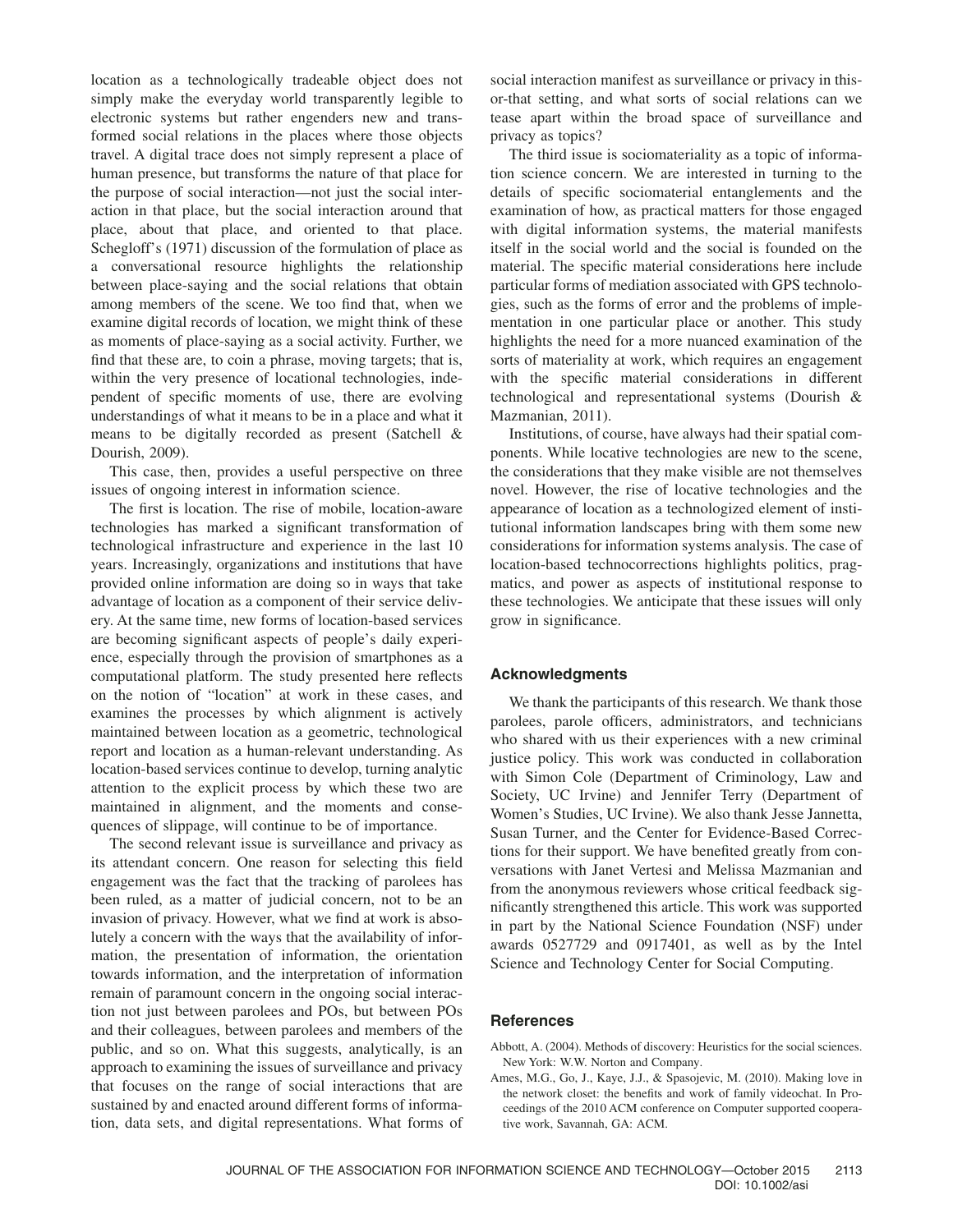- Anderson, K., & Dourish, P. (2005). Situated privacies: Do you know where your mother [trucker] is? Proceedings of HCI International (Las Vegas, NV).
- Barley, S. (1986). Technology as an occasion for structuring: Evidence from observations of CT Scanners and the social order of radiology departments. Administrative Science Quarterly, 31(1), 78–108.
- Barley, S. (1990). The alignment of technology and structure through roles and ritual. Administrative Science Quarterly, 35(1), 61–103.
- Brown, B., Green, N., & Harper, R. (2002). Wireless world: Social and interactional aspects of the mobile age. New York: Springer.
- Buckland, M.K. (1991). Information as thing. Journal of the American Society for Information Science, 42(5), 351–360.
- Burkhardt, M.E., & Brass, D.J. (1990). Changing patterns or patterns of change: The effects of a change in technology on social network structure and power. Administrative Science Quarterly, 35, 104–127.
- Charmaz, K. (2006). Constructing grounded theory. Thousand Oaks: Sage.
- Contractor, N.S., & Seibold, D.R. (1993). Theoretical frameworks for the study of structuring processes in group decision support systems. Human Communication Research, 19(4), 528–563.
- Corbin, J.M., & Strauss, A.L. (2008). Basics of qualitative research: Techniques and procedures for developing grounded theory (3rd ed.). Los Angeles: Sage.
- Cresswell, T. (2006). On the move: Mobility in the modern Western world. New York: Routledge.
- Curry, M.R. (2005). Toward a geography of a world without maps: Lessons from Ptolemy and postal codes. Annals of the Association of American Geographers, 95(3), 680–691.
- Dourish, P., & Bell, G. (2011). Divining a digital future: Mess and mythology in ubiquitous computing. Cambridge, MA: MIT Press.
- Dourish, P., & Mazmanian, M. (2011). Media as material: Information representations as material foundations for organizational practice. Third International Symposium on Process Organization Studies (Corfu, Greece).
- Dunn, C.E. (2007). Participatory GIS A people's GIS? Progress in Human Geography, 31(5), 616–637.
- Egido, C. (1988). Video conferencing as a technology to support group work: a review of its failures. In Proceedings of the 1988 ACM Conference on Computer-Supported Cooperative Work. Portland, OR: ACM.
- Emerson, R.M. (2001). Contemporary field research: Perspectives and formulations (3rd ed.). Long Grove, IL: Waveland Press.
- Feldman, M.S. (1995). Strategies for interpreting qualitative data. (Vol. 33). Los Angeles: Sage.
- Feldman, M.S., & March, J.G. (1981). Information in organizations as signal and symbol. Administrative Science Quarterly, 26(2), 171–186.
- Gates, K. (2011). Our biometric future: Facial recognition technology and the culture of surveillance. New York: New York University Press.
- George, J.F., & King, J.L. (1991). Examining the computing and centralization debate. Communications of the ACM, 34(7), 62–72.
- Gilliom, J. (2001). Overseers of the poor: Surveillance, resistance, and the limits of privacy. Chicago: University of Chicago Press.
- Graham, S.D.N. (2005). Software-sorted geographies. Progress in Human Geography, 29(5), 562–580.
- Harper, R.R. (1991). The computer game: Detectives, suspects, and technology. British Journal of Criminology, 31(3), 292–307.
- Hinds, P., & Kiesler, S. (2002). Distributed work. Cambridge, MA: MIT Press.
- Ito, M., Okabe, D., & Matsuda, M. (Eds.). (2005). Personal, portable, pedestrian: Mobile phones in Japanese life. Cambridge, MA: MIT Press.
- Keane, W. (2003). Semiotics and the social analysis of material things. Language & Communication, 23(3–4), 409–425.
- Kirk, J. (1999). Information in organizations: Directions for information management. Information Research, 4(3) Available at: [http://](http://informationr.net/ir/4-3/paper57.html) [informationr.net/ir/4-3/paper57.html](http://informationr.net/ir/4-3/paper57.html) [Retrieved 5 July 2011].
- Kling, R., & Iacono, S. (1988). Computerization movements and the mobilization of support for computerization. In S.L. Star (Ed.), Ecologies of knowledge. Albany, NY: SUNY Press.
- Leonardi, P.M., & Barley, S.R. (2008). Materiality and change: Challenges to building better theory about technology and organizing. Information and Organization, 18(3), 159–176.
- Lynch, M. (1998). Waste Managers? The New Penology, Crime Fighting, and Parole Agent Identity. Law & Society Review, 32(4), 839– 870.
- Lynch, M. (2000). Rehabilitation as Rhetoric The Ideal of Reformation in Contemporary Parole Discourse and Practices. Punishment & Society, 2(1), 40–65.
- Manning, P.K. (1987). Semiotics and Fieldwork. Thousand Oaks: Sage.
- Manning, P.K. (1992). Technological dramas and the police: Statement and counterstatement in organizational analysis. Criminology, 30(3), 327– 346.
- March, J.G., & Simon, H.A. (1958). Organizations. New York: Wiley.
- Marx, K. (1867 (1976)). Capital: A critique of political economy (Vol. 1). London: Penguin.
- Massey, D. (1993). Power-geometry and a progressive sense of place. In J. Bird, B. Curtis, T. Putnam, G. Robertson, & L. Tickner (Eds.), Mapping the futures: Local cultures, global change (pp. 59–69). New York: Routledge.
- Mazmanian, M. (2013). Avoiding the trap of constant connectivity: When congruent frames allow for heterogeneous practices.. Academy of Management Journal, 56(5), 1225–1250.
- Mazmanian, M., Orlikowski, W., & Yates, J. (2005). Crackberries: The social implications of ubiquitous wireless e-mail devices. In C. Sørensen, Y. Yoo, K. Lyvtinen, & J. DeGross (Eds.), Designing ubiquitous information environments: Sociotechnical issues and challenges (pp. x, 370). New York: Springer.
- Mazmanian, M., Orlikowski, W., & Yates, J. (2006). Ubiquitous email: Individual experiences and organizational consequences of BlackBerry use. In 65th Annual Meeting of the Academy of Management, Atlanta, GA.
- Miller, D. (2003). The virtual moment. Journal of the Royal Anthropological Institute, 9(1), 57–75.
- Miller, D. (2005). Materiality. Durham, NC: Duke University Press.
- Mishra, J.M., & Crampton, S.M. (1998). Employee monitoring: privacy in the workplace? SAM Advanced Management Journal, 63, 4–14.
- Molz, J.G. (2006). "Watch us wander": Mobile surveillance and the surveillance of mobility. Environment and Planning A, 38, 377–393.
- Moore, A. (2000). Employee Monitoring and Computer Technology: Evaluative Surveilance V. Privacy. Business Ethics Quarterly, 10(3), 697–709.
- Nellis, M. (2012). "Cold Intimacies": Community notification, satellite tracking and the ruined privacy of sex offenders. In D. Guagnin, L. Hempel, C. Ilten, I. Kroener, D. Neyland, & H. Postego (Eds.), Managing privacy through accountability (pp. 165–187). Basingstoke, UK: Palgrave Macmillan.
- Nieto, M. (2004). Community treatment and supervision of sex offenders: How it's done across the country and in California. Sacramento, CA: California Research Bureau.
- Nieto, M., & Jung, D. (2006). The impact of residency restrictions on sex offenders and correctional management practices: A literature review. Sacramento, CA: California Research Bureau.
- Nissenbaum, H.F. (2010). Privacy in context: Technology, policy, and the integrity of social life. Stanford, CA: Stanford Law Books.
- Olson, G.M., & Olson, J.S. (2000). Distance matters. Human-Computer Interaction, 15(2-3), 139–178.
- Orlikowski, W. (1996). Improvising organizational transformation over time: A situated change perspective. Information Systems Research, 7(1), 63–92.
- Orlikowski, W. (2000). Using technology and constituting structures: A practice lens for studying technology in organizations. Organizational Science, 11(4), 404–428.
- Orlikowski, W. (2007). Sociomaterial practices: Exploring technology at work. Organization Studies, 28(9), 1435–1448.
- Pfaffenberger, B. (1992). Technological dramas. Science Technology Human Values, 17(3), 282–312.